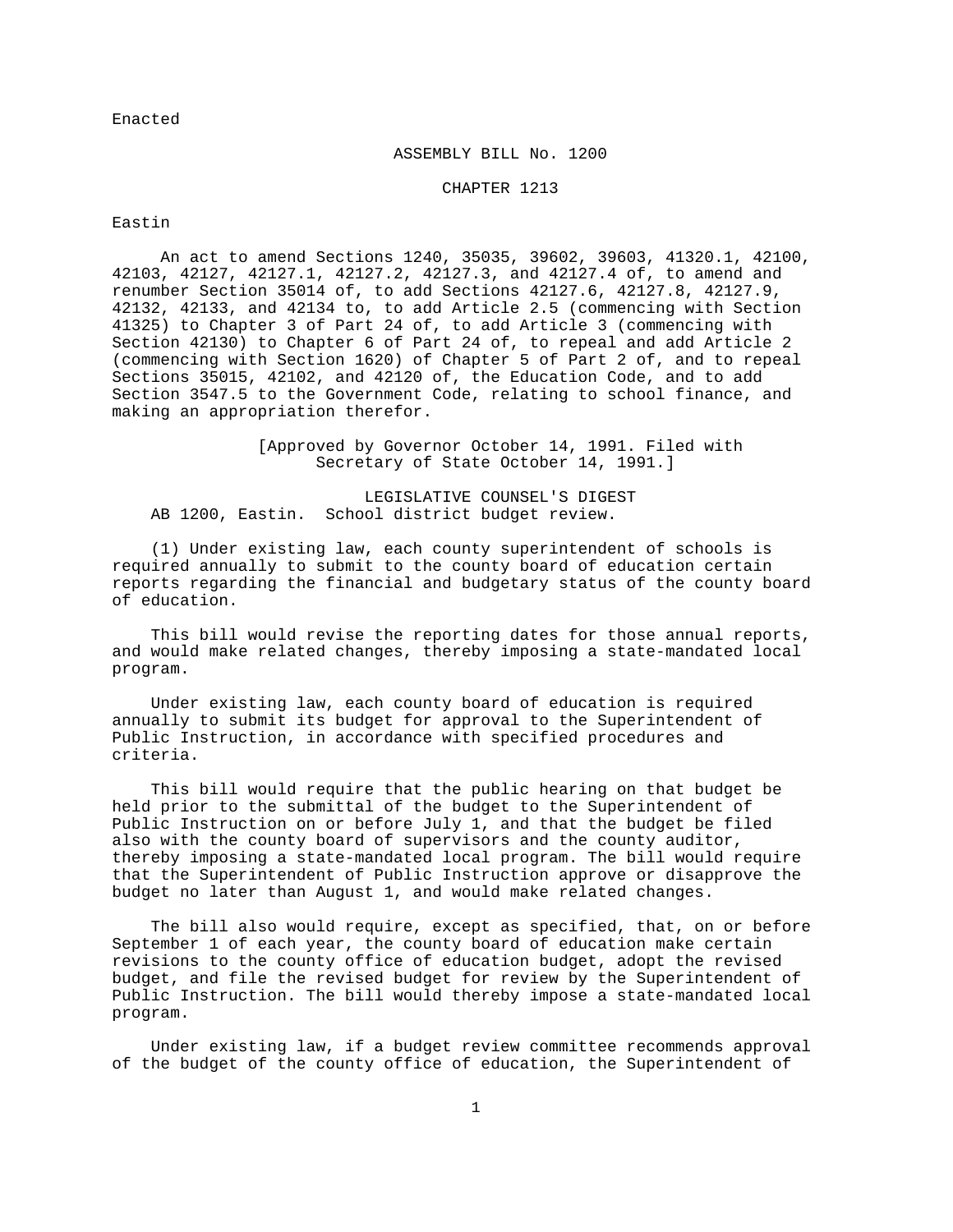Public Instruction is required to approve that budget. If the budget review committee disapproves that budget, the superintendent, with the agreement of the budget review committee, may adopt an alternative budget for the county office of education.

 This bill would authorize the Superintendent of Public Instruction to approve or disapprove the budget of a county office of education whether or not the budget review committee recommends approval of that budget. If the Superintendent of Public Instruction disapproves the budget, this bill would authorize the superintendent or his or her designee, for the remainder of the fiscal year, to adopt a fiscal plan and budget to govern the county office of education, to stay or rescind actions of the county office of education that are inconsistent with the fiscal plan or budget, and otherwise to monitor and review the operation of the county office of education. This bill also would authorize the Superintendent of Public Instruction or his or her designee to exercise those powers as to any county office of education having a negative or qualified certification pursuant to the annual reports described above. The requirement that a county office of education comply with that authority, including the payment of resulting administrative costs, would impose a state-mandated local program.

 The bill also would direct the Superintendent of Public Instruction to monitor the operation of each county office of education pursuant to an adopted budget and, if he or she determines that the county office of education will be unable to meet its financial obligations, to recommend appropriate remedial action. The bill would authorize the superintendent, subsequent to that notification, to revise the county office of education budget, as specified, and to stay or rescind any action that is inconsistent with those revisions. The requirement that a county office of education comply with that authority, including the payment of resulting administrative costs, would impose a state-mandated local program.

 (2) Under existing law, each school district is required annually, no later than July 1, to submit a tentative budget for the current fiscal year for review and approval, pursuant to designated deadlines, by the county superintendent of schools, the Superintendent of Public Instruction and, under specified circumstances, by a budget review committee established for that purpose. Existing law requires each district to adopt a final budget no later than September 15.

 This bill would eliminate the requirement that each school district submit a tentative budget and, instead, would require each school district to submit an adopted budget no later than July 1. The bill would revise the deadlines for the approval or disapproval of the budget by the county superintendent of schools. The bill would require, except as specified, that, on or before September 1 each year, the school district governing board make certain revisions to the budget, adopt the revised budget, and file the revised budget for review by the county superintendent of schools. The bill would thereby impose a state-mandated local program. The bill also would require that the budget review committee complete its review of the school district budget no later than October 31, except as specified. The bill would thereby impose a state-mandated local program.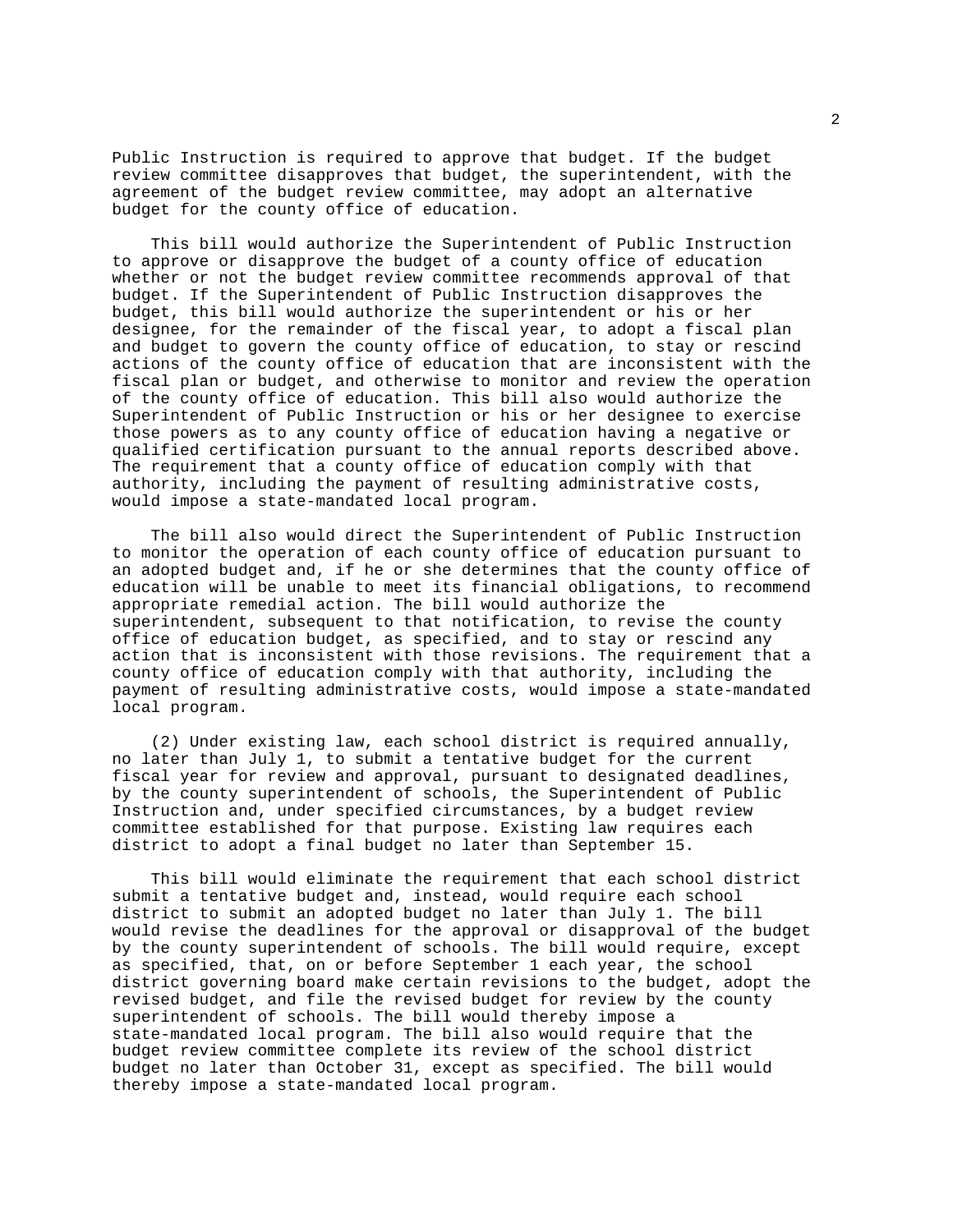(3) Existing law authorizes the Superintendent of Public Instruction, in the event that a school district budget is disapproved by the budget review committee, to either approve the budget or prepare an alternative budget to be agreed to jointly by the county office of education and the budget review committee.

 This bill would repeal that authority and would authorize the school district governing board to respond to recommendations of the budget review committee made pursuant to its disapproval of the budget. The bill also would require, if a school district budget is disapproved by the Superintendent of Public Instruction, that the county superintendent of schools exercise certain governance over the school district for the current fiscal year, thus imposing a state-mandated local program, with the authority to monitor and review the operation of the district, to develop and adopt a fiscal plan and budget for the district, and to stay and rescind actions that are inconsistent with that budget, as specified. The bill would impose a state-mandated local program by requiring the district to pay for the resulting administrative costs. That governance would be subject to a specified appeal procedure. In addition, the bill would revise the procedure for the selection and convening of a budget review committee, including the alternative that a regional review committee be appointed for this purpose by the county superintendent of schools.

 The bill also would impose a state-mandated local program by directing the county superintendent of schools to monitor the operation of each school district pursuant to an adopted budget and, if he or she determines that a school district will be unable to meet its financial obligations, to recommend appropriate remedial action and, if necessary, to notify the Superintendent of Public Instruction. The bill would authorize the county superintendent of schools, subsequent to that notification, to request additional information regarding the district's budget or operations, to revise the school district budget, as specified, and to stay or rescind any action that is inconsistent with those revisions. The bill would impose a state-mandated local program by requiring the district to pay for the resulting administrative costs.

 The bill would appropriate \$500,000 for the 1991-92 fiscal year for apportionment to county superintendents of schools for the above purposes.

 (4) Under existing law, the governing board of each school district is required in each fiscal year, within 45 days after the close of each of 2 designated reporting periods, to certify to the Controller and the Superintendent of Public Instruction whether it is able to meet its financial obligations for the remainder of the fiscal year. Existing law also requires each county superintendent of schools, within 75 days of the close of each reporting period, to comment to those entities as to any district certification that is classified as qualified or negative, as specified.

 The bill would impose a state-mandated local program by requiring the superintendent of each school district annually to submit 2 periodic reports to the school district governing board regarding the financial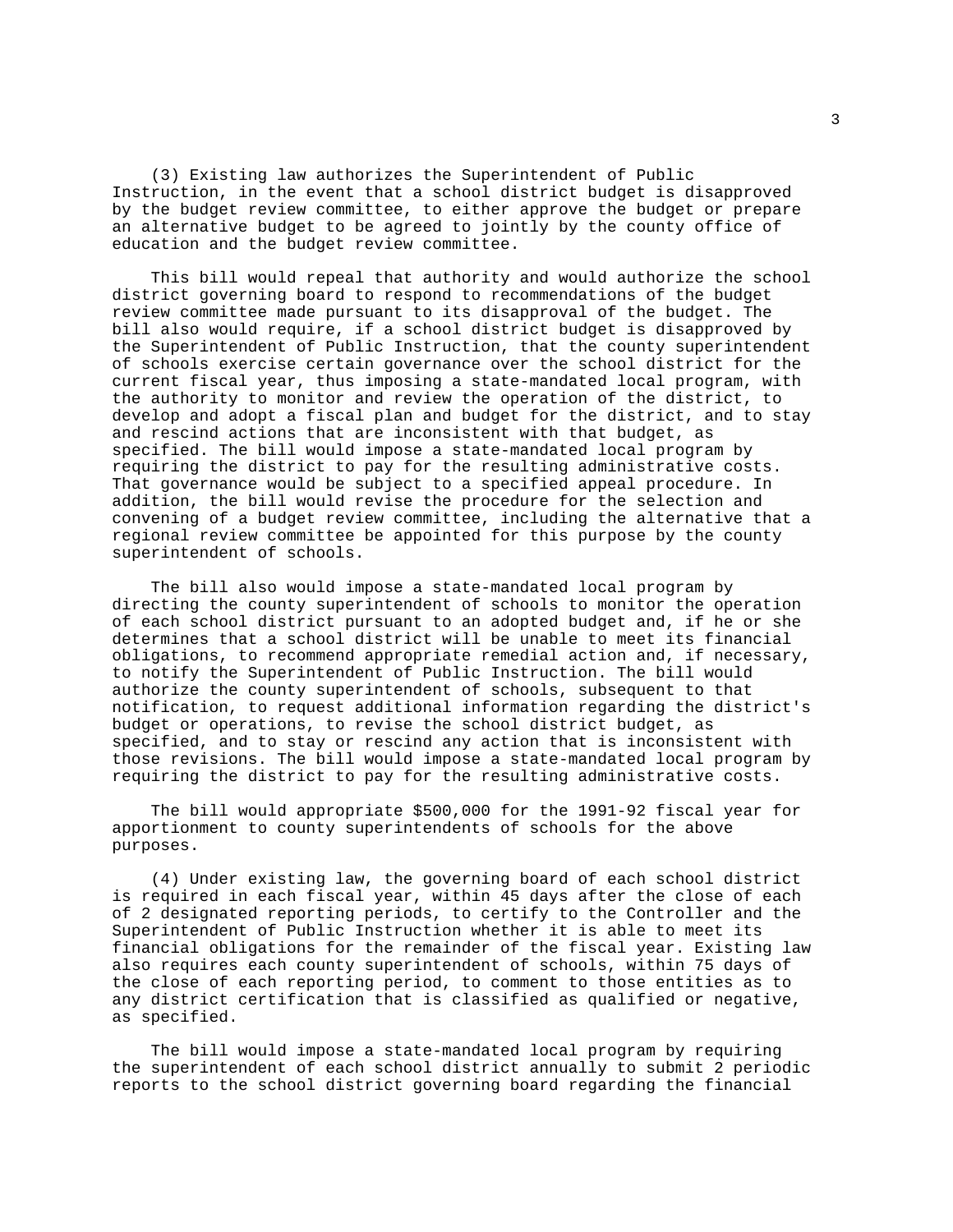and budgetary status of the district, as specified, to serve as the basis for the certification described above.

 This bill would revise that certification, and would require that each school district governing board that files a certification that is qualified or negative, as specified, provide a financial statement of projected year-end funding balances to the county superintendent of schools, the Controller, and the Superintendent of Public Instruction no later than June 1. The bill would thereby impose a state-mandated local program.

 As to any school district having a negative certification, as specified, the bill would authorize a county superintendent of schools, for the remainder of the current fiscal year, to develop and adopt a budget to govern the school district, to stay or rescind any action that is consistent with that budget, and to exercise other specified powers. The requirement that a school district comply with that authority would impose a state-mandated local program.

 The bill also would specify that certain authority that is currently exercised in this regard by the State Department of Education be exercised by the Superintendent of Public Instruction.

 The bill also would impose a state-mandated local program by revising the reporting and commenting responsibilities of the county superintendent of schools, as described above, to occur no later than 60 days after the close of each reporting period.

 (5) The bill would prohibit a school district having a qualified or negative certification, as described above, in any fiscal year from issuing, in that year or the next fiscal year, certain debt instruments, or submitting certain information reports regarding the debt instruments, unless the county superintendent of schools determines that the repayment of the indebtedness is probable. The bill similarly would prohibit a county office of education having a qualified or negative certification in any fiscal year from issuing, in that year or the next fiscal year, debt instruments, or submitting certain information reports regarding the debt instruments, unless the Superintendent of Public Instruction determines that the repayment of the indebtedness is probable. The bill would require the Superintendent of Public Instruction, no later than March 31, 1992, to develop and adopt criteria and standards to govern that determination.

 (6) Under existing law, as set forth in the California Constitution, state and local governments, including school districts, are prohibited, as specified, from expending during any fiscal year an amount that exceeds the appropriations limit for that governmental entity for that fiscal year.

 This bill would require each school district and county office of education annually to adopt a resolution to identify its estimated appropriations limit for the current fiscal year and its actual appropriations limit for the preceding fiscal year, as specified.

 (7) Existing law permits the governing board of any school district to request an emergency loan through the Superintendent of Public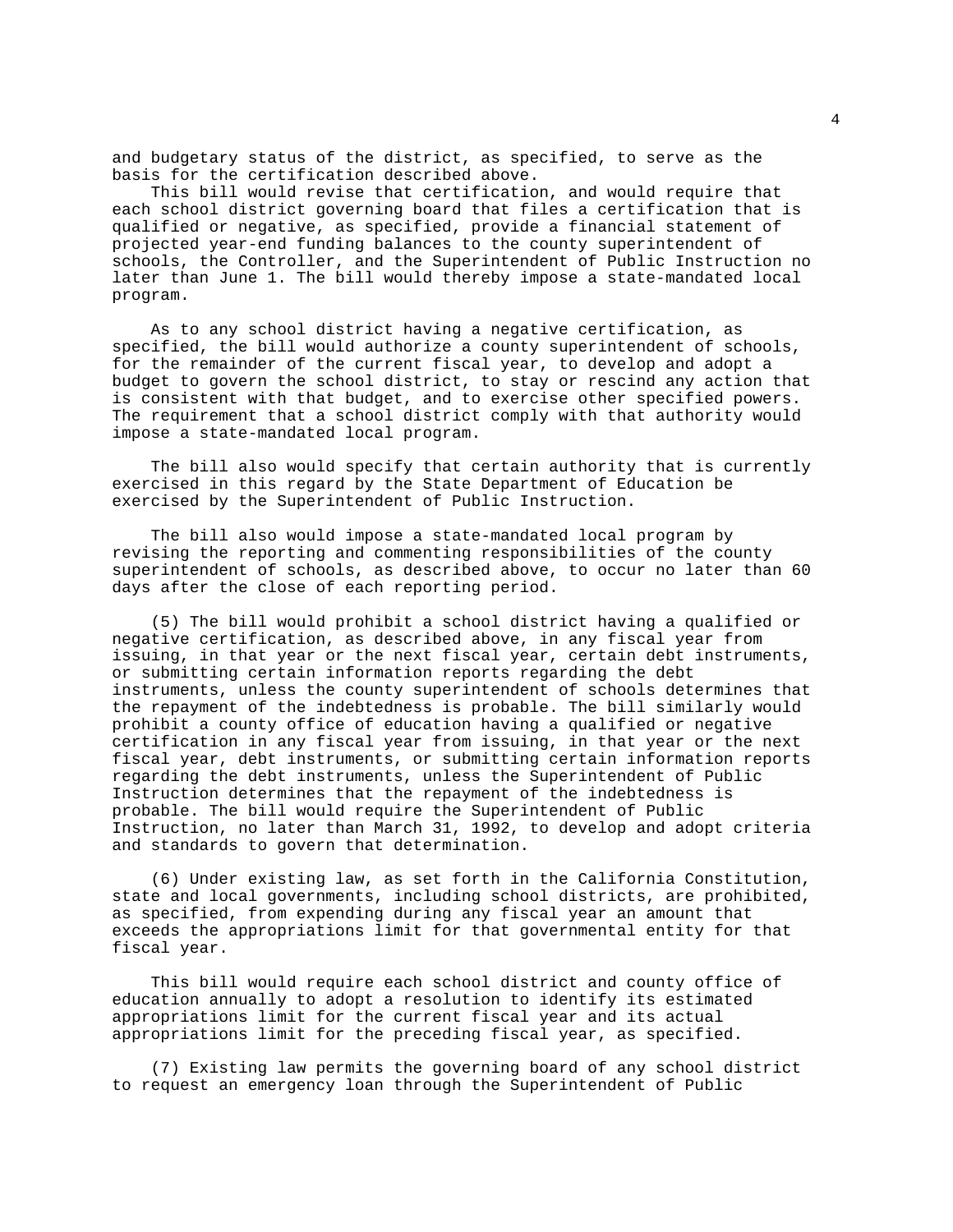Instruction, subject to specified conditions including the appointment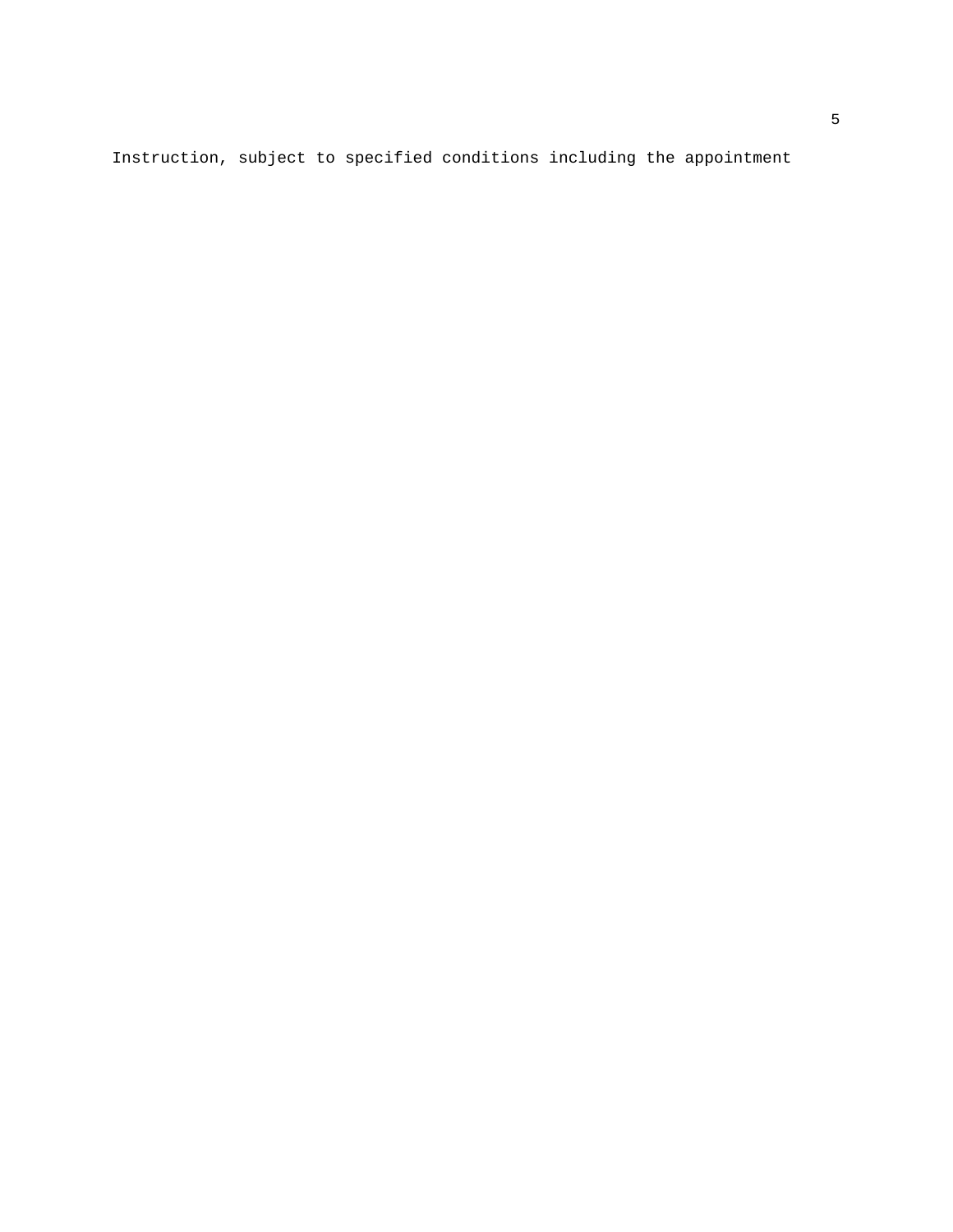of a trustee to supervise the district. That trustee serves at the pleasure of, and reports directly to, the Superintendent of Public Instruction, until the loan is repaid.

 This bill would require the Superintendent of Public Instruction to exercise, through an administrator appointed by the superintendent, the powers and responsibilities of the governing board of any school district that accepts an emergency loan in an amount equal to 200% of the amount of the fiscal reserve recommended for the district under designated state standards. The bill would grant that authority for not less than one complete fiscal year, pursuant to specified conditions.

 The bill would require the preparation of a management review and recovery plan and a financial recovery plan for the district, and would require the repayment of any state loans to the district over a 10-year period.

 In addition, as of the date of that acceptance, the bill would authorize the administrator to terminate the employment of any district superintendent of schools, or deputy, associate, or assistant superintendent of schools for the district, pursuant to specified criteria and appropriate notice and hearing procedures.

The bill would make related changes to existing law.

 (8) The bill would require a governing board having designated membership to establish a unit of persons having extensive experience in school district finance and operations to provide assistance as requested to participating county offices of education, which could be required to pay an annual fee, and to school districts, which would be charged for certain of the costs incurred by the unit pursuant to established rates. The bill would direct the Superintendent of Public Instruction and the Secretary of Child Development and Education to select a county office of education to direct that unit.

 The bill would appropriate \$500,000 for the 1991-92 fiscal year for apportionment to county offices of education to meet the costs of that participation.

 The bill also would require the Superintendent of Public Instruction to publish annually a multiyear projection of the revenues that will be available to school districts and county offices of education from state and local sources, as specified, to be made available to those entities for the preparation of annual budgets and financial certifications.

 (9) Under existing law, school districts are authorized to establish a self-insurance fund for various losses, payments, and liabilities, as specified, and for employee health and welfare benefits. Existing law requires a school district, prior to funding health and welfare benefits in that manner, to secure the services of an actuary to evaluate the future annual costs of those benefits.

 This bill would direct that, upon commencing the funding of health and welfare benefits pursuant to that authority, a school district secure the services of an actuary to evaluate the annual costs of those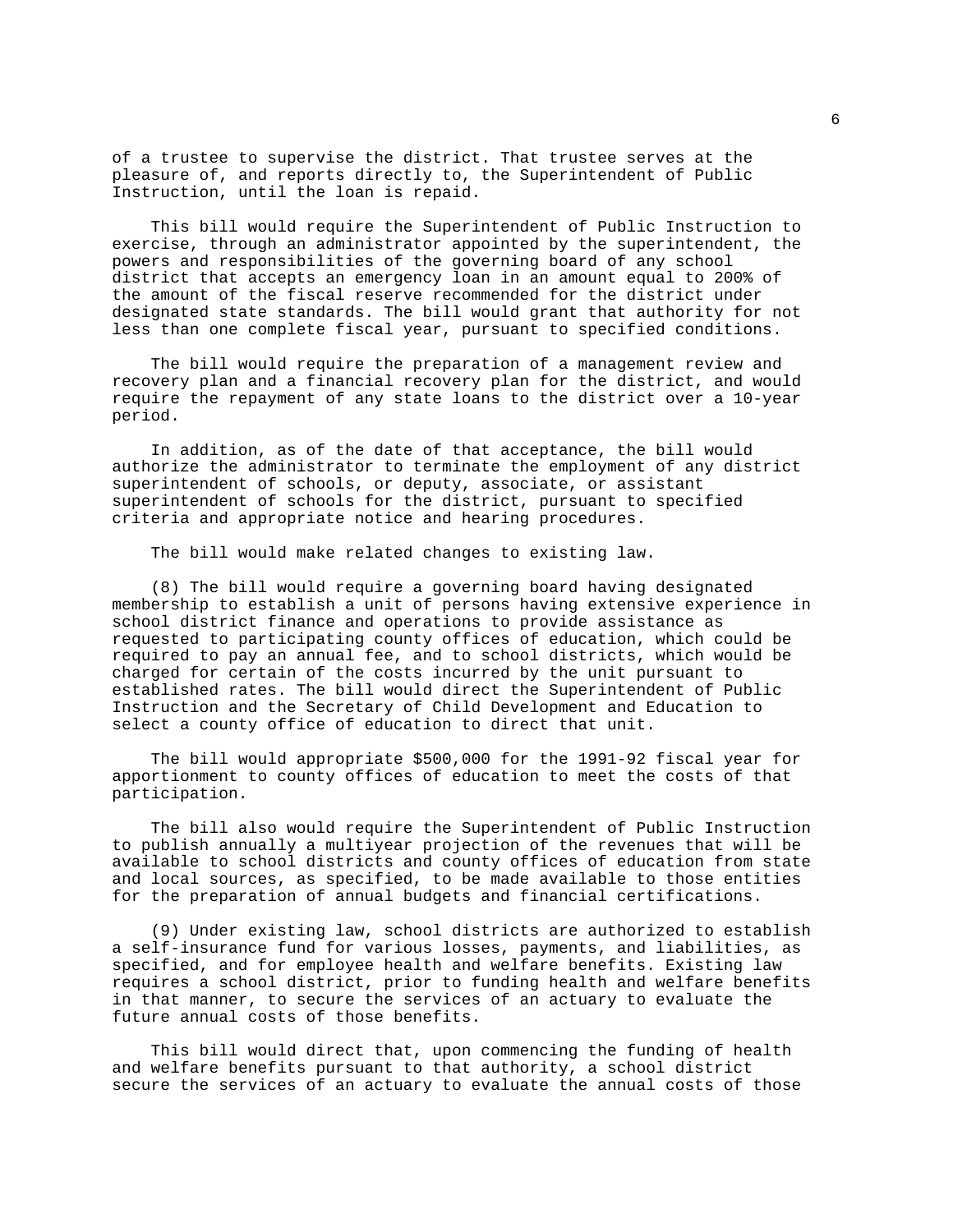benefits every 3 years.

 (10) Existing law sets forth standards and procedures that govern the collective bargaining process between local educational agencies and their employees.

 This bill would require that, prior to entering into a written agreement pursuant to that process, the local educational agency disclose at a public meeting the major provisions of the agreement, including the costs that would be incurred by the agency under the agreement. This requirement would impose a state-mandated local program.

(11) The bill would make related technical changes to existing law.

 (12) The California Constitution requires the state to reimburse local agencies and school districts for certain costs mandated by the state. Statutory provisions establish procedures for making that reimbursement, including the creation of a State Mandates Claims Fund to pay the costs of mandates which do not exceed \$1,000,000 statewide and other procedures for claims whose statewide costs exceed \$1,000,000.

 This bill would provide that, if the Commission on State Mandates determines that this bill contains costs mandated by the state, reimbursement for those costs shall be made pursuant to those statutory procedures and, if the statewide cost does not exceed \$1,000,000, shall be made from the State Mandates Claims Fund.

Appropriation: yes.

The people of the State of California do enact as follows:

SECTION 1. Section 1240 of the Education Code is amended to read:

1240. The superintendent of schools of each county shall:

(a) Superintend the schools of his or her county.

 (b) Visit and examine each school in his or her county at reasonable intervals to observe its operation and to learn of its problems. He or she may annually present a report of the state of the schools in his or her county, and of his or her office, including, but not limited to, his or her observations while visiting the schools, to the board of education and the board of supervisors of his or her county.

 (c) Distribute all laws, reports, circulars, instructions, and blanks that he or she may receive for the use of the school officers.

 (d) Keep in his or her office the reports of the Superintendent of Public Instruction.

 (e) Keep a record of his or her official acts, and of all the proceedings of the county board of education, including a record of the standing, in each study, of all applicants for certificates who have been examined, which shall be open to the inspection of any applicant or his or her authorized agent.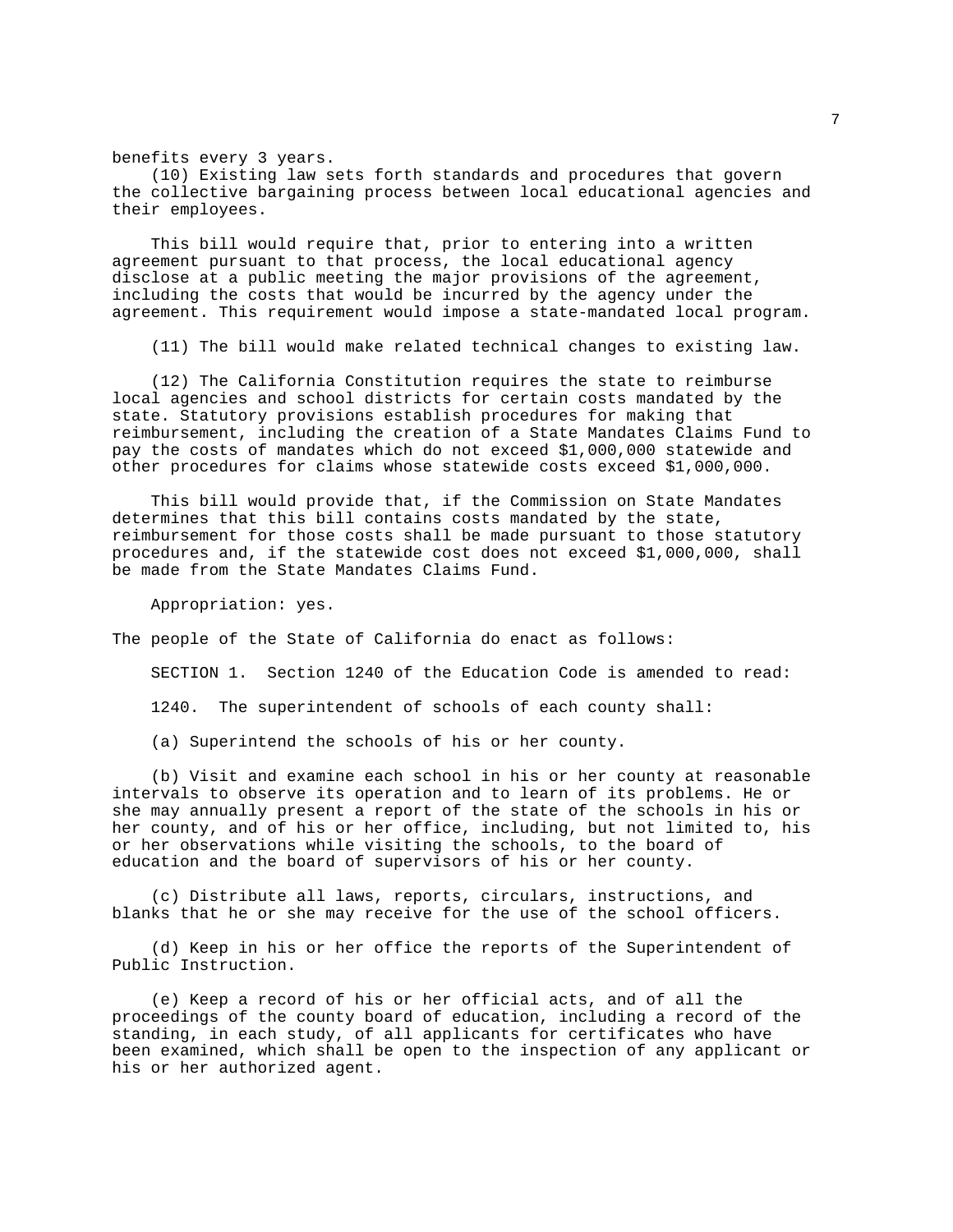(f) Enforce the course of study.

 (g) Enforce the use of state textbooks and of high school textbooks regularly adopted by the proper authority.

(h) Preserve carefully all reports of school officers and teachers.

 (i) Deliver to his or her successor, at the close of his or her official term, all records, books, documents, and papers belonging to the office, taking a receipt for them, which shall be filed with the State Department of Education.

 (j) Submit two reports during the fiscal year to the county board of education in accordance with the following:

 (1) The first report shall cover the financial and budgetary status of the county office of education for the period ending October 31. The second report shall cover the period ending January 31. Both reports shall be reviewed by the county board of education and approved by the county superintendent of schools no later than 45 days after the close of the period being reported.

 (2) As part of each report, the superintendent shall certify in writing whether or not the county office of education is able to meet its financial obligations for the remainder of the fiscal year and, based on current forecasts, for the subsequent fiscal year. The certifications shall be classified as positive, qualified, or negative, pursuant to standards prescribed by the Superintendent of Public Instruction, for the purposes of determining subsequent state agency actions pursuant to Section 1240.1. For purposes of this subdivision, a negative certification shall be assigned to any county office of education that likely will be unable to meet its financial obligations for the remainder of the fiscal year or for which existing expenditures practices jeopardize the ability of the county office of education to meet its multiyear financial commitments. In accordance with those standards, the Superintendent of Public Instruction may reclassify any certification. As to any county office of education having a negative certification, the Superintendent of Public Instruction or his or her designee may exercise the authority set forth in subdivision (b) of Section 1630. Copies of each certification, and of the report containing that certification, shall be sent to the Superintendent of Public Instruction at the time the certification is submitted to the county board of education. Copies of each qualified or negative certification, and of the report containing that certification, shall be sent to the Controller at the time the certification is submitted to the county board of education.

 (3) All reports and certifications required under this subdivision shall be in a format or on forms prescribed by the Superintendent of Public Instruction, and shall be based on standards and criteria for fiscal stability adopted by the State Board of Education pursuant to Section 33127. The reports, and supporting data, shall be made available by the county superintendent of schools to any interested party upon request.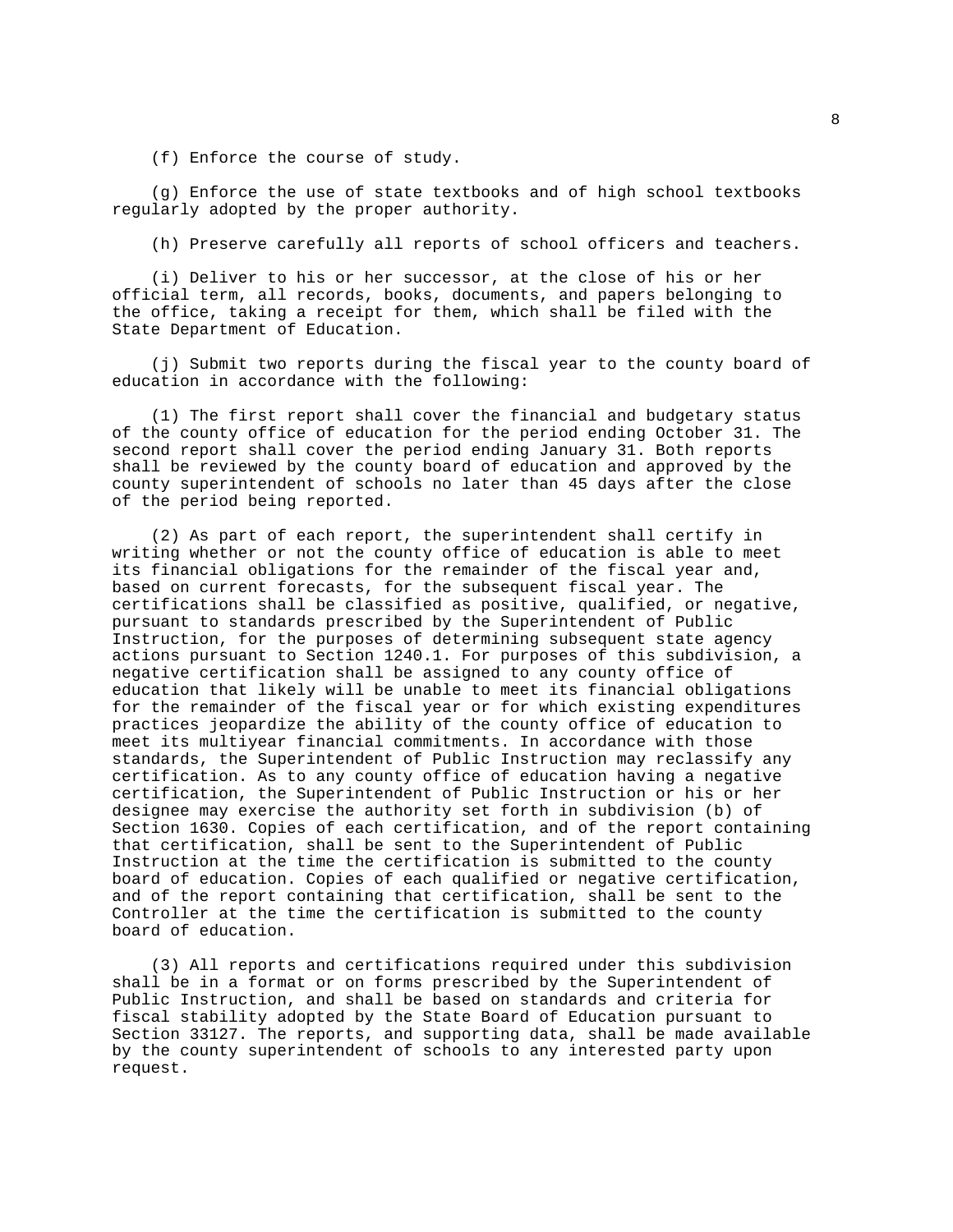(4) This subdivision does not preclude the submission of additional budgetary or financial reports by the superintendent to the county board of education or to the Superintendent of Public Instruction.

 (k) When so requested, act as agent for the purchase of supplies for the city and high school districts of his or her county.

 (l) For purposes of Section 44421.5, report to the Commission on Teacher Credentialing the identity of any certificated person who knowingly and willingly reports false fiscal expenditure data relative to the conduct of any educational program. This requirement applies only if, in the course of his or her normal duties, the county superintendent of schools discovers information that gives him or her reasonable cause to believe that false fiscal expenditure data relative to the conduct of any educational program has been reported.

 SEC. 2. Article 2 (commencing with Section 1620) of Chapter 5 of Part 2 of the Education Code is repealed.

 SEC. 3. Article 2 (commencing with Section 1620) is added to Chapter 5 of Part 2 of the Education Code, to read:

Article 2. County Office of Education Budget Approval

 1620. On or before July 1 each fiscal year, the county board of education shall hold a public hearing on the proposed county school service fund budget for that fiscal year (the "budget year"). The public hearing shall be held prior to the adoption of the budget by the county board of education, and shall occur not less than three days following the availability of the proposed budget for public inspection. At the hearing, any taxpayer directly affected by the county school service fund budget may appear before the county board of education and speak on the proposed budget or any item therein.

 1621. (a) The single-fund budget shall be prepared in the form prescribed and furnished by the Superintendent of Public Instruction and shall be the county school service fund budget. The budget shall show a complete plan and itemized statement of all proposed expenditures in each fund of the county office of education, of estimated cash balances, and of all estimated revenues for the budget year, and shall include an estimate of those figures, unaudited, for the fiscal year immediately preceding the budget year.

 (b) The budget may contain an amount to be known as the general reserve, in such sum as the county board of education may deem sufficient to meet the cash requirements of the fiscal year next succeeding the budget year until adequate proceeds of the taxes levied or of the apportionment of state funds are available.

 (c) The budget may contain a fund balance designated for any specific purpose as determined by the county board of education. Those funds shall be available for appropriation by a majority vote of the members of the county board of education.

 1622. (a) On or before July 1 each fiscal year, the county board of education shall adopt an annual budget for the budget year and shall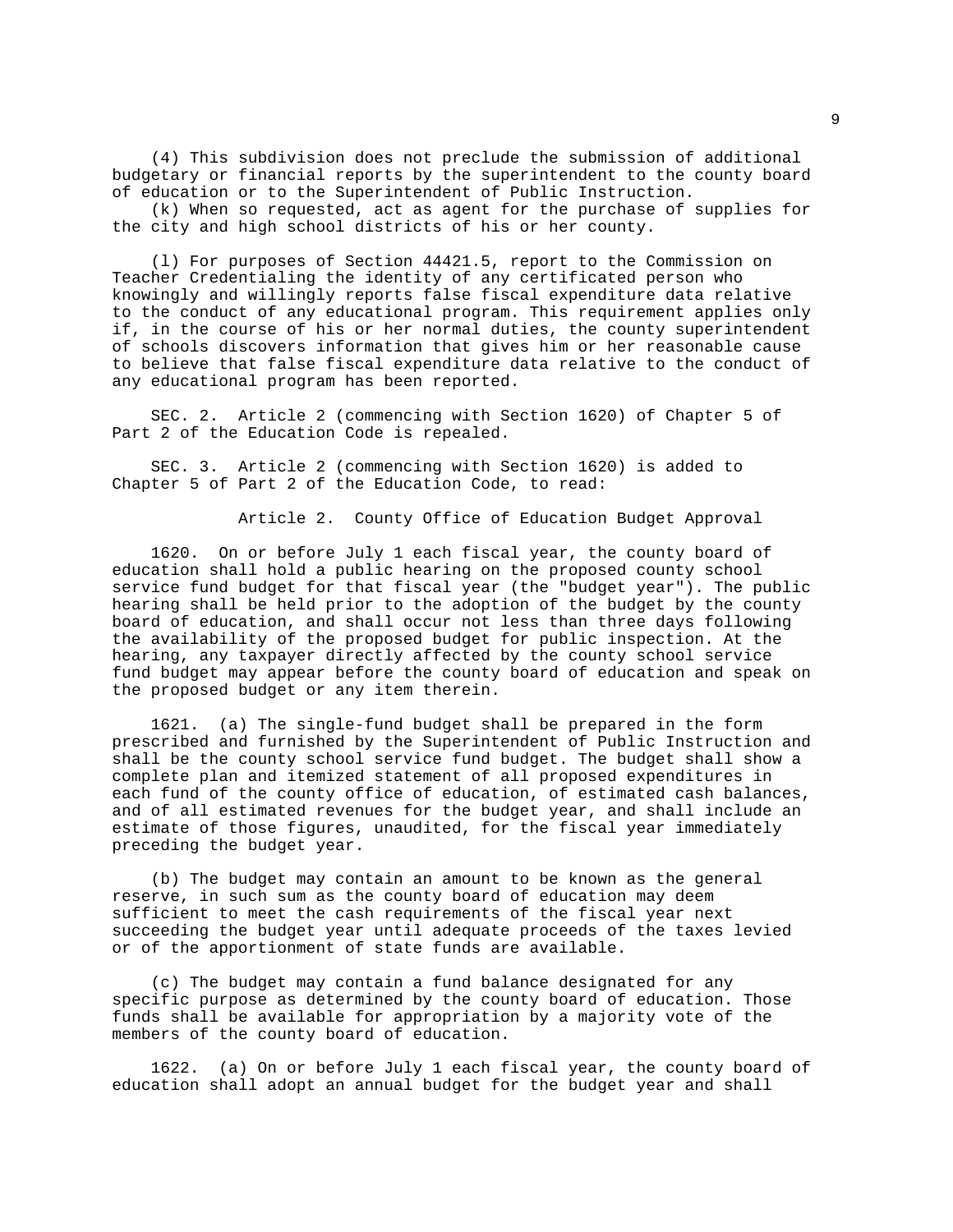file that budget with the Superintendent of Public Instruction, the county board of supervisors, and the county auditor. The budget, and supporting data, shall be maintained and made available for public review. The budget shall indicate the date, time, and location at which the county board of education held the public hearing required under Section 1620.

 (b) The Superintendent of Public Instruction shall examine the budget to determine whether it complies with the standards and criteria adopted by the State Board of Education pursuant to Section 33127 for application to final local educational agency budgets, and shall identify any technical corrections to the budget that must be made. On or before August 1, the Superintendent of Public Instruction shall approve or disapprove the budget and, in the event of a disapproval, transmit to the county office of education in writing his or her recommendations regarding revision of the budget and the reasons for those recommendations.

 (c) On or before September 1, the county board of education shall revise the county office of education budget to reflect changes in projected income or expenditures subsequent to July 1, and to include any response to the recommendations of the Superintendent of Public Instruction, shall adopt the revised budget, and shall file the revised budget with the Superintendent of Public Instruction, the county board of supervisors, and the county auditor. Prior to revising the budget, the county board of education shall hold a public hearing regarding the proposed revisions, which shall be made available for public inspection not less than three working days prior to the hearing. The revised budget, and supporting data, shall be maintained and made available for public review.

 (d) The Superintendent of Public Instruction shall examine the revised budget to determine whether it complies with the standards and criteria adopted by the State Board of Education pursuant to Section 33127 for application to final local educational agency budgets and, no later than September 15, shall approve or disapprove the revised budget. If the Superintendent of Public Instruction disapproves the budget, he or she shall call for the formation of a budget review committee pursuant to Section 1623.

 (e) Notwithstanding any other provision of this section, the budget review for a county office of education shall be governed by paragraphs (1), (2), and (3) of this subdivision, rather than by subdivisions (c) and (d), if the county board of education so elects, and notifies the Superintendent of Public Instruction in writing of that decision, no later than October 31 of the immediately preceding calendar year.

 (1) In the event of the disapproval of the budget of a county office of education pursuant to subdivision (b), on or before September 1, the county superintendent of schools and the county board of education shall review the recommendations of the Superintendent of Public Instruction at a regularly scheduled meeting of the county board of education and respond to those recommendations. That response shall include the proposed actions to be taken, if any, as a result of those recommendations.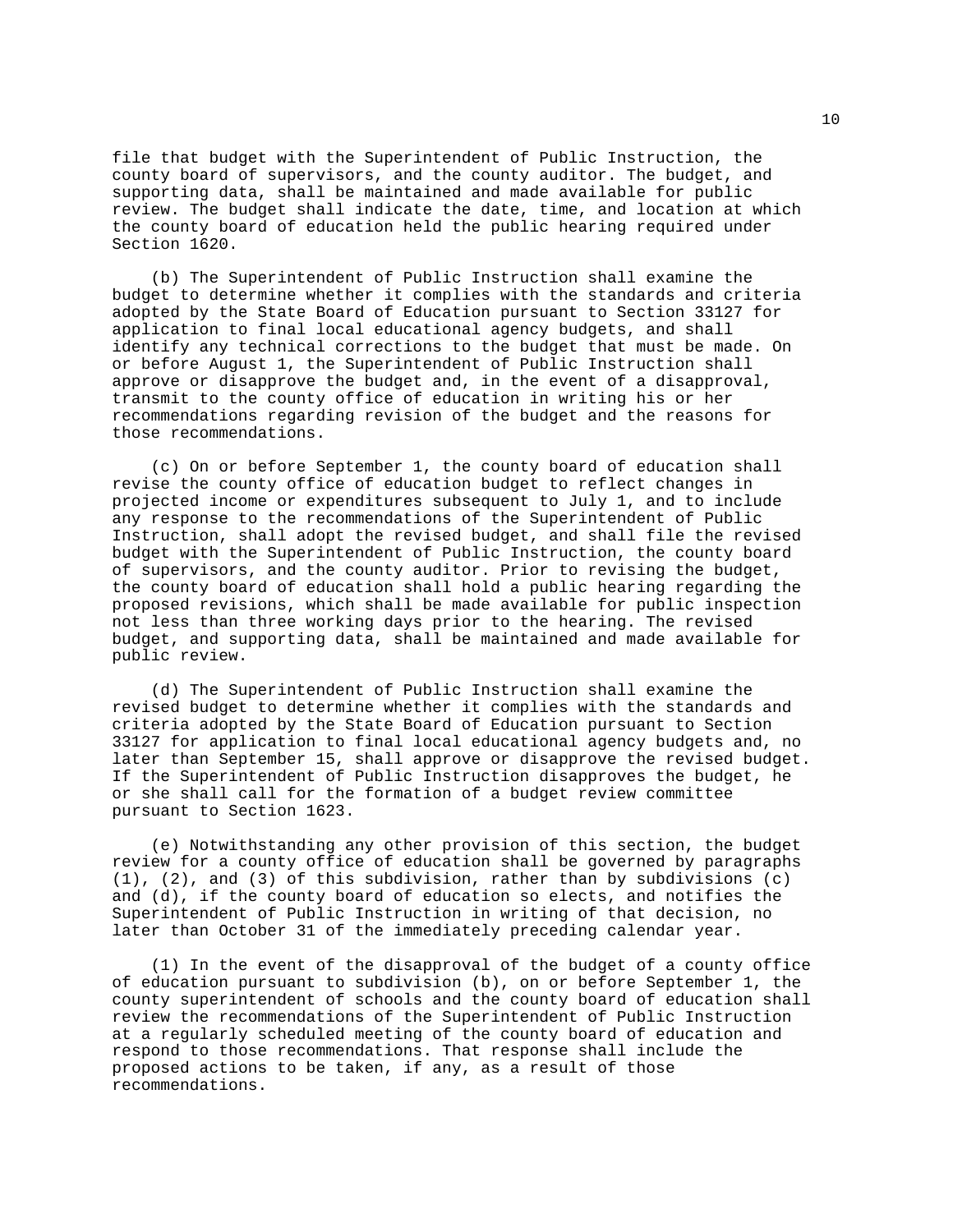(2) No later than five working days after receiving the response required under paragraph (1), the Superintendent of Public Instruction shall review that response and either approve or disapprove the budget of the county office of education. If the Superintendent of Public Instruction disapproves the budget, he or she shall call for the formation of a budget review committee pursuant to Section 1623.

 (3) Not later than 45 days after the Governor signs the annual Budget Act, the county office of education shall make available for public review any revisions in revenues and expenditures that it has made to its budget to reflect the funding made available by that Budget Act.

 1623. (a) The budget review committee shall be composed of three persons and shall be selected by the county superintendent of schools and the county board of education solely from a list of no fewer than five candidates provided by the Superintendent of Public Instruction. The candidates shall be persons who have expertise in the management of a school district or county office of education, including, but not be limited to, the fiscal and educational aspects of that management.

 (b) No later than five working days after the receipt of the candidate list described in subdivision (a), the county superintendent of schools and the county board of education shall select the budget review committee. If the county superintendent of schools and the county board of education fail to select a committee within the period of time permitted by this subdivision, the Superintendent of Public Instruction instead shall select and convene the budget review committee no later than 10 working days after the receipt by the county superintendent of schools and the county board of education of the candidate list.

 (c) No later than October 31, the budget review committee shall review the proposed budget of the county office of education and the underlying fiscal policies of that county office of education, and shall transmit to the Superintendent of Public Instruction, the county superintendent of schools, and the county board of education either of the following:

(1) The recommendation that the budget be approved.

 (2) A report disapproving the budget and setting forth recommendations for revisions to the budget that would enable the county office of education to meet its financial obligations both in the budget year and with regard to multiyear financial commitments.

 (d) Upon the request of the budget review committee, the Superintendent of Public Instruction may extend the deadline set forth in subdivision (c) for a period of not more than 15 working days.

 (e) The Superintendent of Public Instruction shall develop criteria and procedures governing the performance by budget review committees of their duties under this section.

(f) The members of the budget review committee shall be reimbursed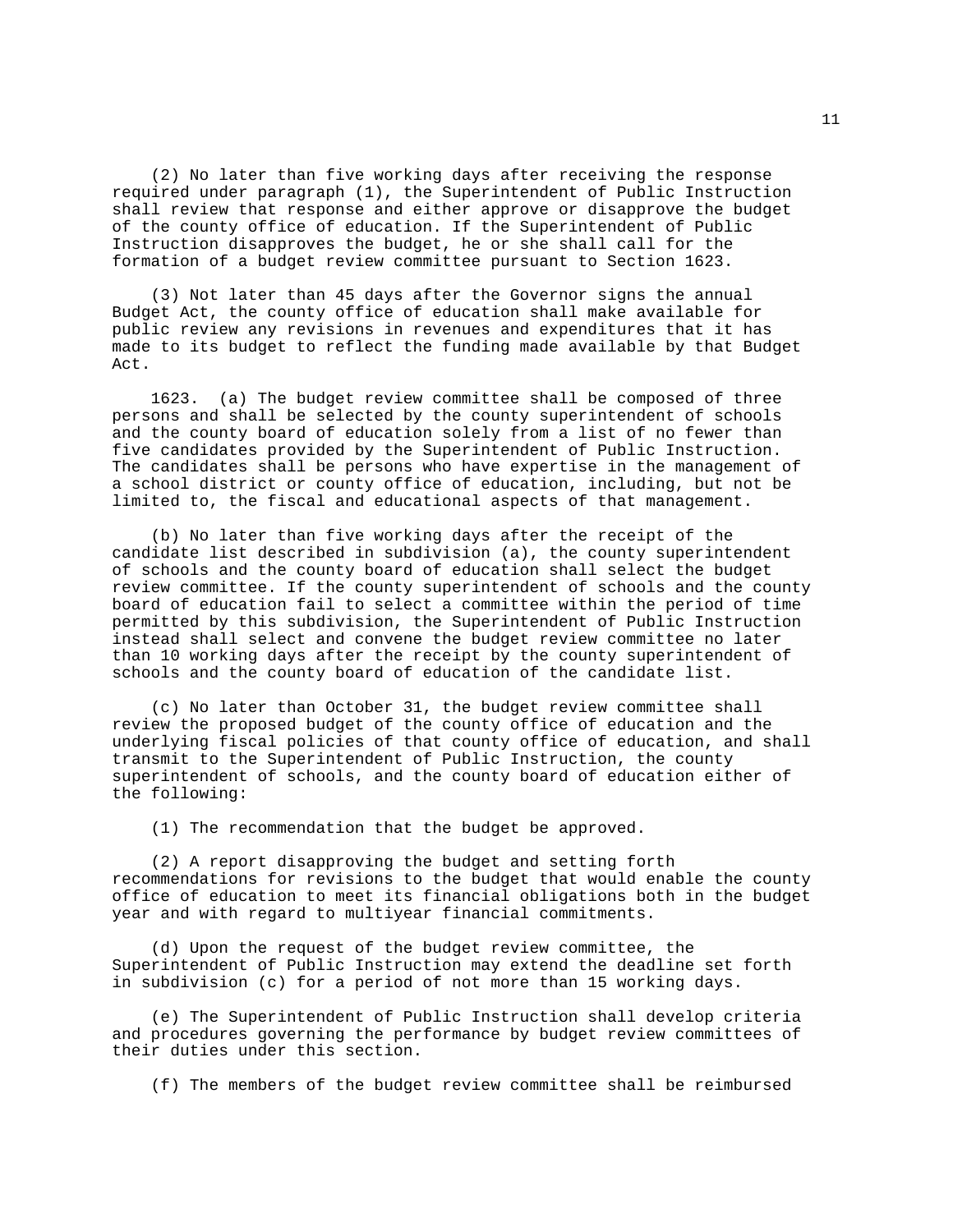for their services and associated expenses while on official business, at rates established by the State Board of Education.

 1624. (a) If the budget review committee established pursuant to Section 1623 disapproves the budget of the county office of education, within five working days following the receipt of the committee's report, the county superintendent of schools and the county board of education may submit a response to the Superintendent of Public Instruction, including any revisions to the adopted budget and any other proposed action to be taken as a result of the recommendations of the budget review committee.

 (b) Based upon the recommendations of the budget review committee provided pursuant to subdivision (c) of Section 1623, and any response provided pursuant to subdivision (a), the Superintendent of Public Instruction shall either approve or disapprove the budget of the county office of education. If the Superintendent of Public Instruction disapproves the budget, the superintendent or his or her designee may do any of the following for the remainder of the current fiscal year:

 (1) On or before November 30, develop and adopt, in consultation with the county superintendent of schools and the county board of education, a fiscal plan and budget for the county office of education that will allow the county office of education to meet its financial obligations both in the budget year and with regard to the multiyear financial commitments. The county board of education and the county superintendent of schools shall govern the operation of the county office of education for the budget year in accordance with that fiscal plan and budget. The deadline set forth in this paragraph shall be modified to reflect any extension granted under subdivision (d) of Section 1623.

 (2) Cancel purchase orders, prohibit the issuance of nonsalary warrants, and otherwise stay or rescind any action that is inconsistent with the fiscal plan and budget adopted pursuant to paragraph (1). The Superintendent of Public Instruction shall inform the county board of education and the county superintendent of schools in writing of his or her justification for any exercise of authority under this paragraph.

 (3) Monitor and review the operation of the county office of education.

 (c) The county office of education shall pay reasonable fees charged by the Superintendent of Public Instruction for actual administrative expenses incurred pursuant to subdivision (b).

 (d) This section shall not be construed to authorize the Superintendent of Public Instruction to abrogate any provision of a collective bargaining agreement that was entered into by a county office of education prior to the date upon which the Superintendent of Public Instruction disapproved the budget of the county office of education pursuant to subdivision (b).

 (e) As he or she deems necessary for the purposes set forth in subdivision (b), the Superintendent of Public Instruction may seek from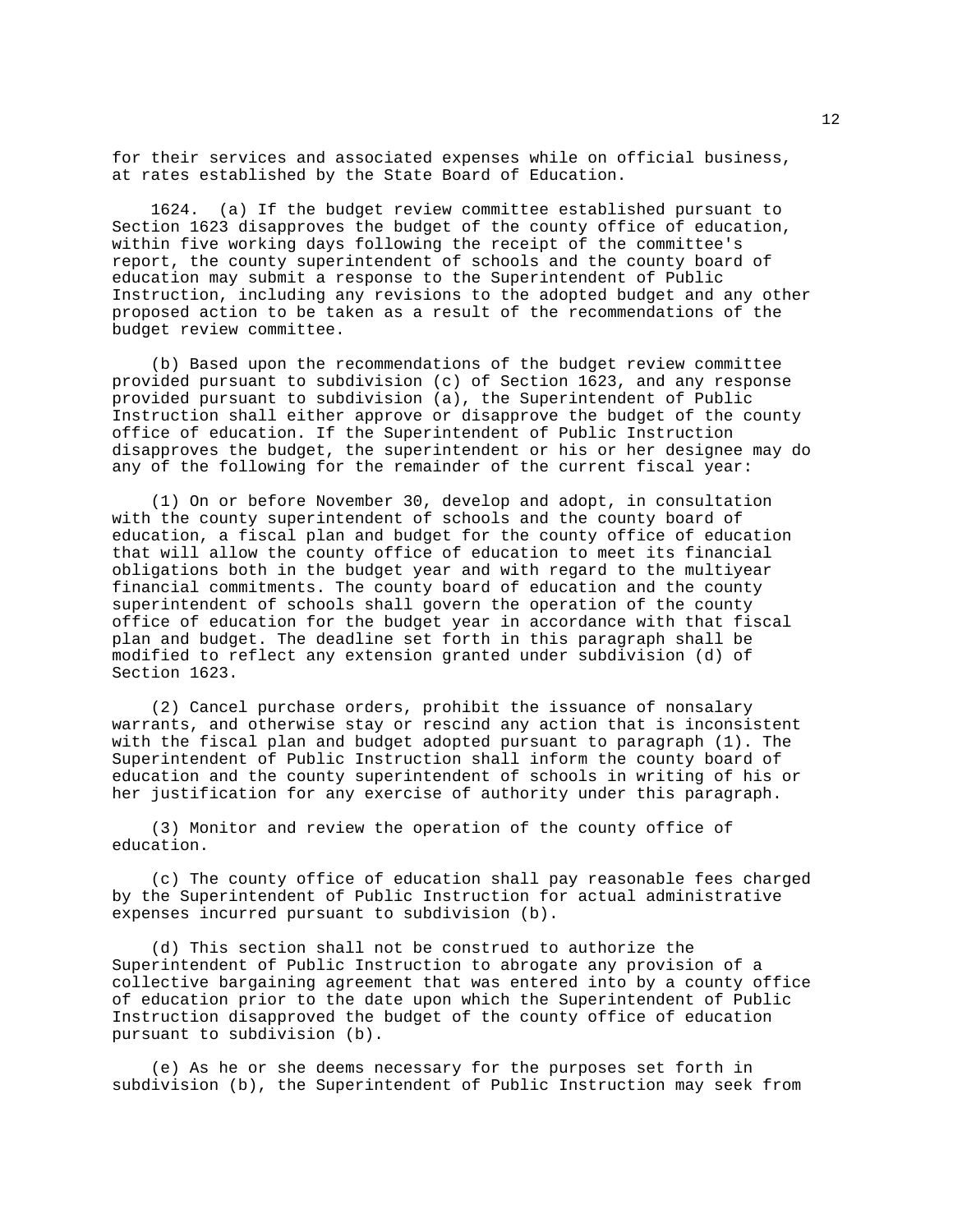the county office of education, or otherwise obtain, additional information regarding the budget or operations of the county office of education, through a financial or management review of the county office of education, a cash-flow projection, or other appropriate means.

 1625. The county superintendent of schools for any county office of education that reports a negative unrestricted fund balance or a negative cash balance in the annual report required by Section 1622 or in the audited annual financial statements required by Section 41020 shall include, with the budget submitted in accordance with Section 1622 and the certifications required by subdivision (e) of Section 1241, a statement identifying the reasons for the negative unrestricted fund balance or negative cash balance and the steps that will be taken to ensure that the negative balance will not occur at the end of the budget year.

 1626. Until the time the county office of education receives approval of its budget under this article, the county office of education shall continue to operate on the basis of the last budget adopted or revised for the county office of education for the fiscal year immediately preceding the budget year.

 1627. The county school service fund shall be audited annually by a public accountant or a certified public accountant selected by the county superintendent of schools. The cost of the audit shall be a legal charge against the county school service fund.

 1628. On or before September 15 each year, the county superintendent of schools shall prepare and file with the Superintendent of Public Instruction a statement of all receipts and expenditures of the county office of education for the preceding fiscal year. The statement shall be in a format or on forms prescribed by the Superintendent of Public Instruction.

 1629. On or before September 15 each year, the county board of education shall adopt a resolution to identify, pursuant to Division 9 (commencing with Section 7900) of Title 1 of the Government Code, the estimated appropriations limit for the county office of education for the current fiscal year and the actual appropriations limit for the county office of education for the preceding fiscal year. That resolution shall be adopted at a regular or special meeting of the board. The documentation used in the identification of the appropriations limits shall be made available to the public not less than 15 days prior to the date of that meeting.

 1630. (a) The Superintendent of Public Instruction shall monitor the operation of each county office of education pursuant to the budget adopted for that agency. If the Superintendent of Public Instruction determines that a county office of education will be unable to meet its financial obligations for the current or subsequent fiscal year, he or she shall notify the county board of education and the county superintendent of schools in writing of that determination, and of the basis for the determination. In addition, subsequent to that determination, the Superintendent of Public Instruction may do either or both of the following: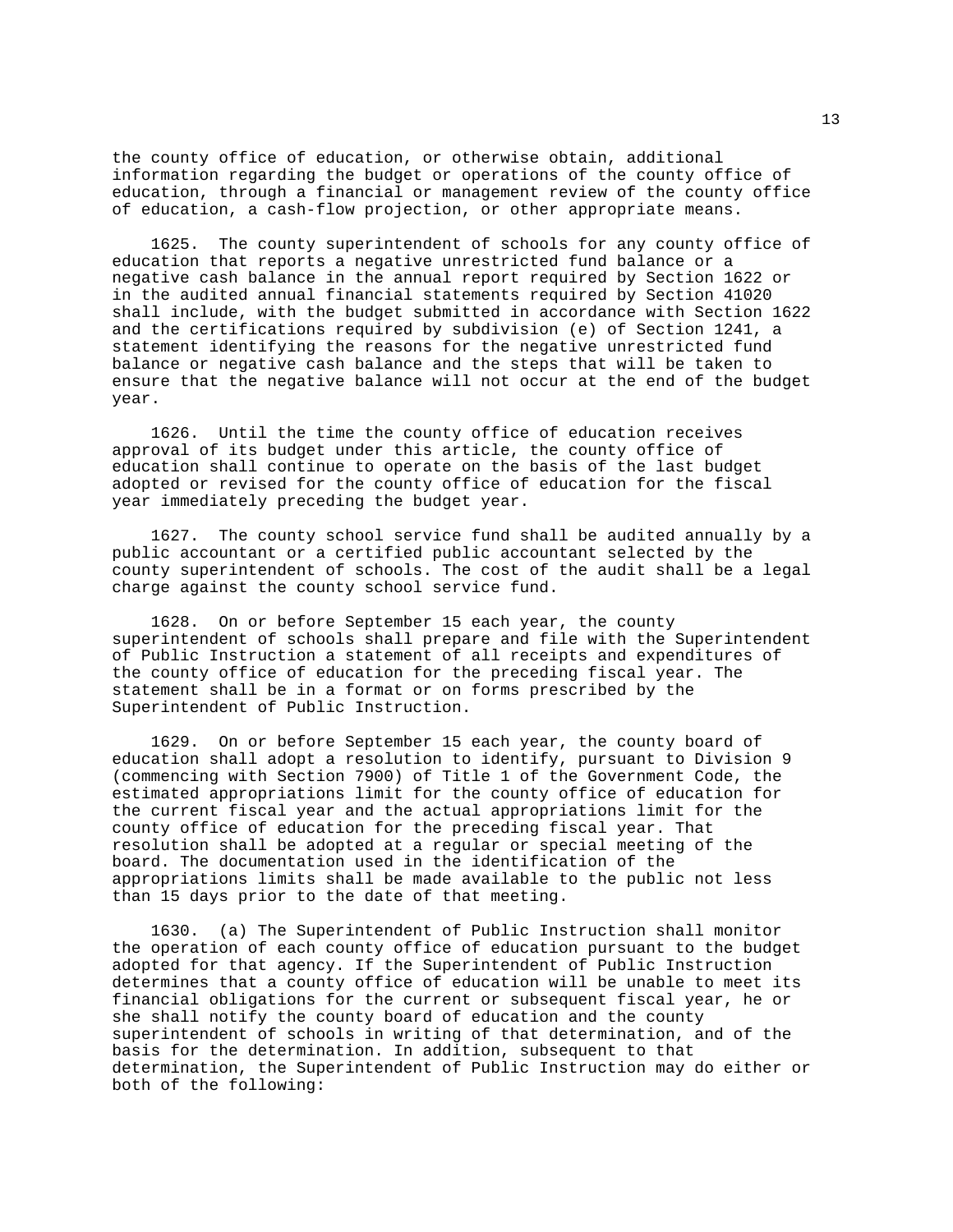(1) Assign a fiscal advisor to assist the county office of education.

 (2) Conduct a study of the finances of the county office of education and recommend to the county board of education and the county superintendent of schools actions to enable the county office of education to meet those obligations.

 (b) If, subsequent to the receipt of recommendations provided pursuant to paragraph (2) of subdivision (a), the county board of education and the county superintendent of schools fail to take appropriate action to enable the county office of education to meet its financial obligations, the Superintendent of Public Instruction or his or her designee, in consultation with the county board of education and the county superintendent of schools, may do one or more of the following for the remainder of the current fiscal year:

 (1) Develop and impose, in consultation with the county board of education and the county superintendent of schools, revisions to the county office of education budget that will enable the county office of education to meet its financial obligations.

 (2) Stay or rescind any action that is inconsistent with any revision adopted pursuant to paragraph (1). The Superintendent of Public Instruction shall inform the county board of education and the county superintendent of schools in writing of his or her justification for any exercise of authority under this paragraph.

 (c) The county office of education shall pay reasonable fees charged by the Superintendent of Public Instruction for actual administrative expenses incurred pursuant to subdivision (b).

 (d) This section does not authorize the Superintendent of Public Instruction to abrogate any provision of a collective bargaining agreement that was entered into by a county office of education prior to the date upon which the Superintendent of Public Instruction assumed authority pursuant to subdivision (b).

 SEC. 4. Section 35014 of the Education Code is amended and renumbered to read:

 42131. (a) (1) Pursuant to the reports required by Section 42130, the governing board of each school district shall certify, in writing, within 45 days after the close of the period being reported, whether or not the school district is able to meet its financial obligations for the remainder of the fiscal year and, based on current forecasts, for the subsequent fiscal year. These certifications shall be based upon the board's assessment, on the basis of standards and criteria for fiscal stability adopted by the State Board of Education pursuant to Section 33127, of the district budget, as revised to reflect current information regarding the adopted state budget, district property tax revenues pursuant to Sections 95 to 100, inclusive, of the Revenue and Taxation Code, and ending balances for the preceding fiscal year as reported pursuant to Section 42100. The certifications shall be classified as positive, qualified, or negative, as prescribed by the Superintendent of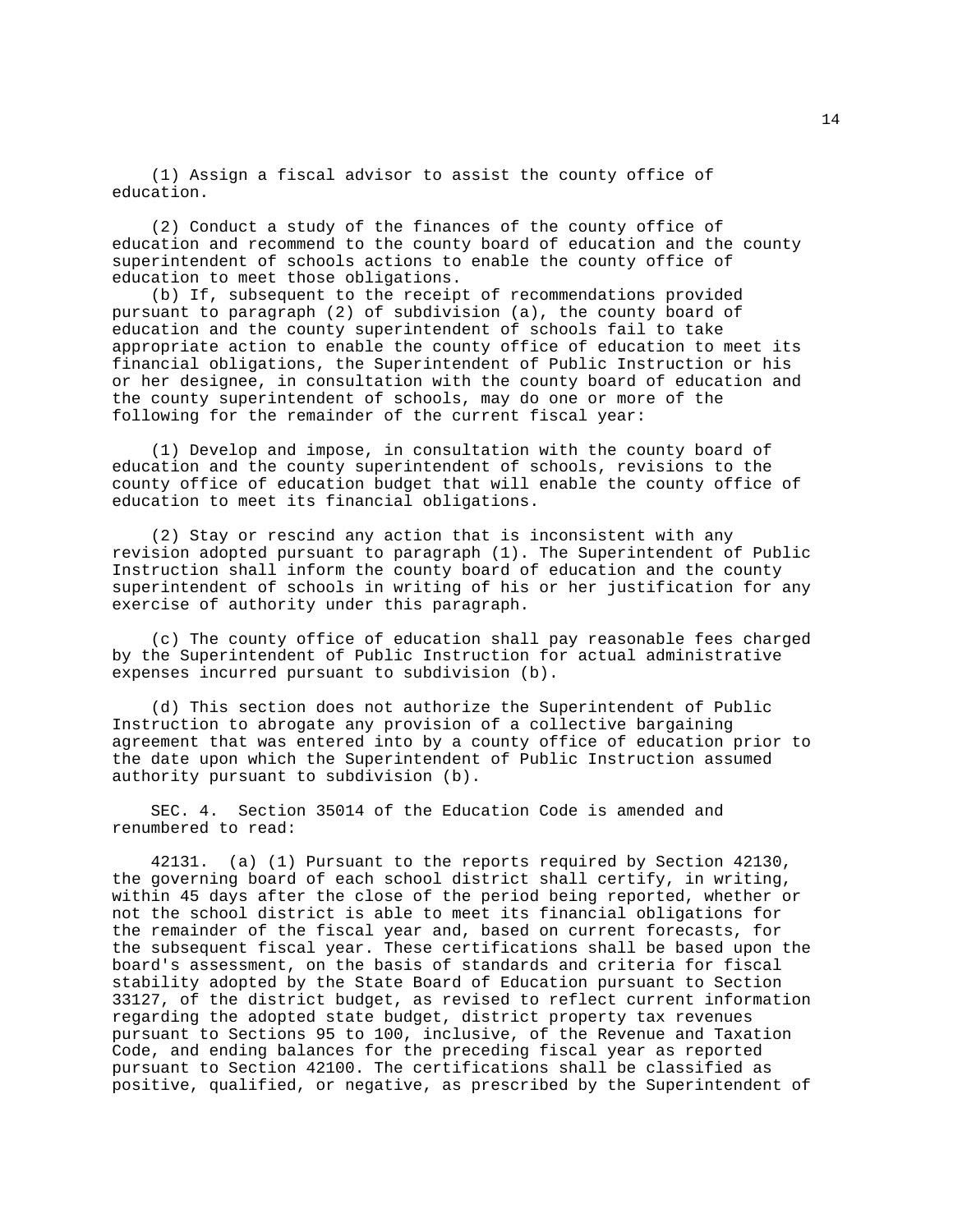Public Instruction for the purposes of determining subsequent actions by the Superintendent of Public Instruction, the Controller, or the county superintendent of schools, pursuant to subdivisions (b) and (c). These certifications shall be based upon the financial and budgetary reports required by Section 42130 but may include additional financial information known by the governing board to exist at the time of each certification. For purposes of this subdivision, a negative certification shall be assigned to any school district that likely will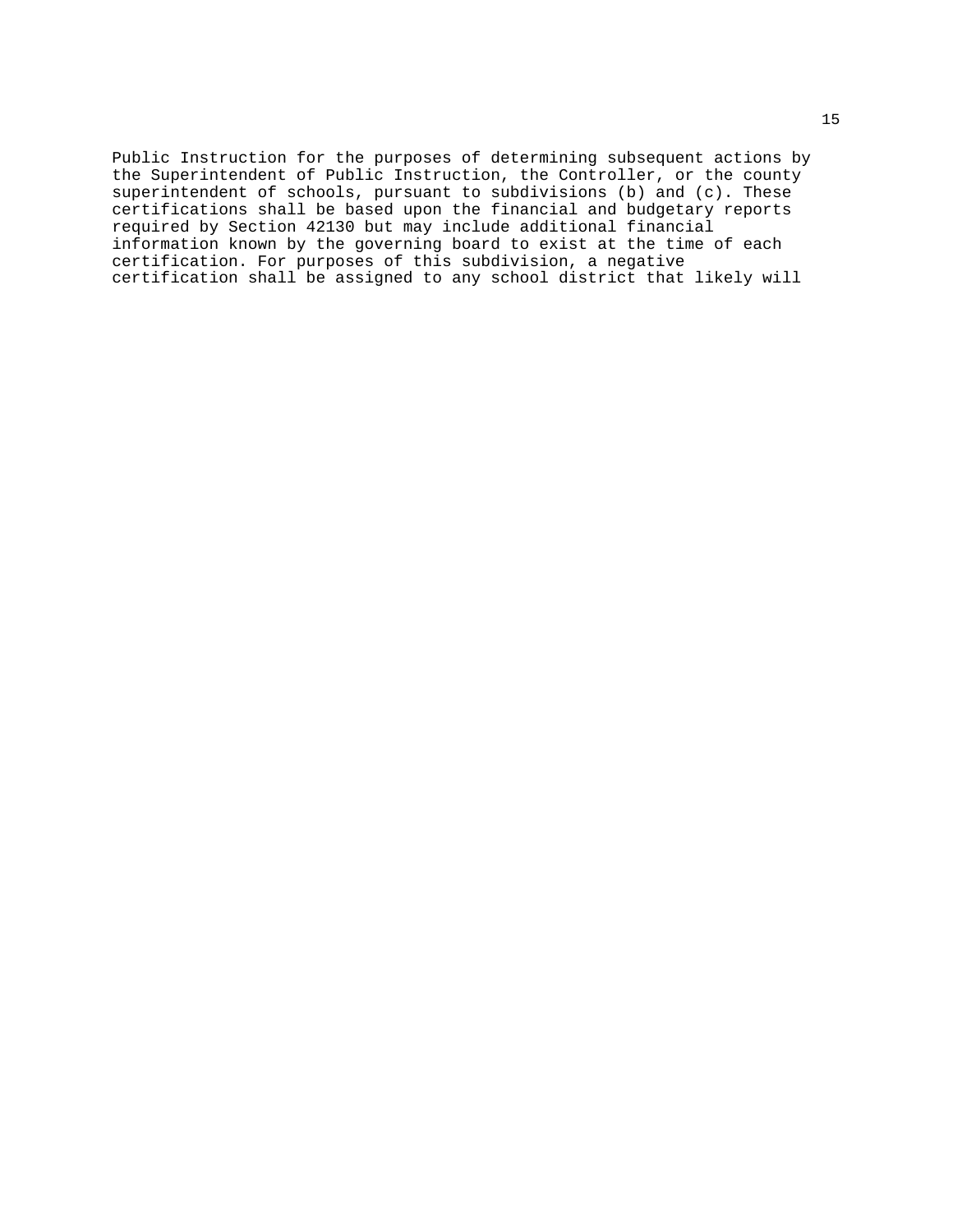be unable to meet its financial obligations for the remainder of the fiscal year or for which existing expenditures practices jeopardize the ability of the district to meet its multiyear financial commitments.

 (2) A copy of each certification and a copy of the report submitted to the governing board pursuant to Section 42130 shall be filed with the county superintendent of schools. If a county office of education receives a positive certification when it determines a negative or qualified certification should have been filed, the county superintendent of schools shall change the certification to negative or qualified, as appropriate, and, no later than 60 days after the close of the period being reported, shall provide notice of that action to the governing board of the school district and to the Superintendent of Public Instruction. No later than five days after a school district receives notice of a change by the county superintendent of schools in the district's certification to negative or qualified, the governing board of the district may submit an appeal to the Superintendent of Public Instruction regarding the validity of that change, in accordance with the criteria applied to those designations pursuant to this subdivision. No later than 30 days after receiving that appeal, the Superintendent of Public Instruction shall determine the certification to be assigned to the district, and shall notify the school district governing board and the county superintendent of schools of that determination.

 Copies of any certification in which the governing board is unable to certify unqualifiedly that these financial obligations will be met and a copy of the report submitted to the governing board pursuant to Section 42130 shall be sent to the Controller and the Superintendent of Public Instruction at the time of the certification, together with a completed transmittal form provided by the Superintendent of Public Instruction. Within 60 days after the close of the reporting period on all school district certifications that are classified as qualified or negative pursuant to this section, the appropriate county superintendent of schools shall submit to the Superintendent of Public Instruction and the Controller his or her comments on those certifications and report any action proposed or taken pursuant to subdivision (b).

 (3) All reports and certifications required under this subdivision shall be in a format or on forms prescribed by the Superintendent of Public Instruction, and shall be based on standards and criteria for fiscal stability adopted by the State Board of Education pursuant to Section 33127.

 (4) This subdivision shall not preclude the submission of additional budgetary or financial reports by the county superintendent of schools to the district governing board, or to the Superintendent of Public Instruction.

 (b) As to any school district having a negative or qualified certification, the county superintendent of schools may do one or more of the following:

 (1) Exercise the authority granted in Section 42637, in accordance with the provisions of that section.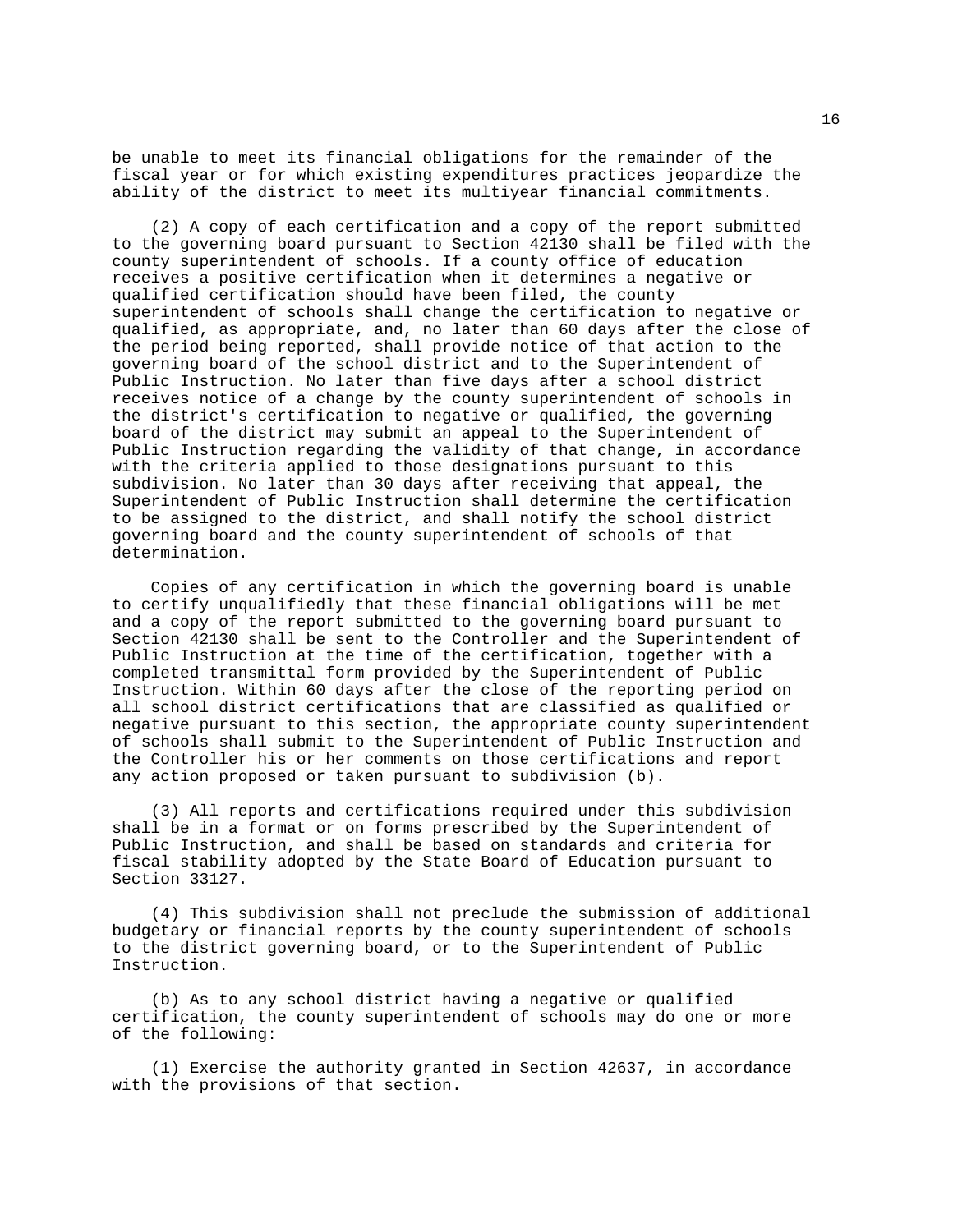(2) Direct the district to submit to the county superintendent of schools a proposal for addressing the fiscal conditions that resulted in the negative or qualified certification.

 (3) As to any school district having a negative certification, exercise the authority granted in subdivision (c) of Section 42127.6, in accordance with the provisions of that section.

 (c) Whenever a district governing board transmits to the Controller and the Superintendent of Public Instruction a qualified or negative certification as required by subdivision (a), the Superintendent of Public Instruction, in cooperation with the Controller's office, shall review the certification and the attached report together with the comments of the county superintendent of schools and any other pertinent information available to them, and shall review the actions proposed or taken by the county superintendent of schools pursuant to subdivision (b). After consulting with the county superintendent of schools, the Superintendent of Public Instruction, in cooperation with the Controller's office, may take the following actions, or other actions as appropriate:

 (1) With respect to qualified certifications, direct the county superintendent of schools to exercise his or her authority as prescribed in Section 42637.

 (2) With respect to negative certifications, conduct an onsite review, direct the county superintendent of schools to exercise the authority granted in Section 42637 or in subdivision (c) of Section 42127.6, or direct the district to prepare alternative plans for resolving the identified fiscal problems.

 (d) Within 60 days after the close of each reporting period, each county superintendent of schools shall report to the Controller and the Superintendent of Public Instruction as to whether the governing board of each of the school districts under his or her jurisdiction has submitted the certification required by subdivision (a). That report shall account for all districts under the jurisdiction of the county office of education and indicate the type of certification filed by each district.

 (e) The Controller's office may conduct an audit or review of the fiscal condition of any district having a negative or qualified certification.

 (f) The governing board of each school district that files a qualified or negative certification for the second report required for any fiscal year under Section 42130, or for which the second report is classified as qualified or negative by the county superintendent of schools, shall provide to the county superintendent of schools, the Controller, and the Superintendent of Public Instruction no later than June 1, a financial statement that projects the fund and cash balances of the district as of June 30. The governing boards of all other school districts are encouraged to develop a similar financial statement for use in developing the beginning fund balances of the district for the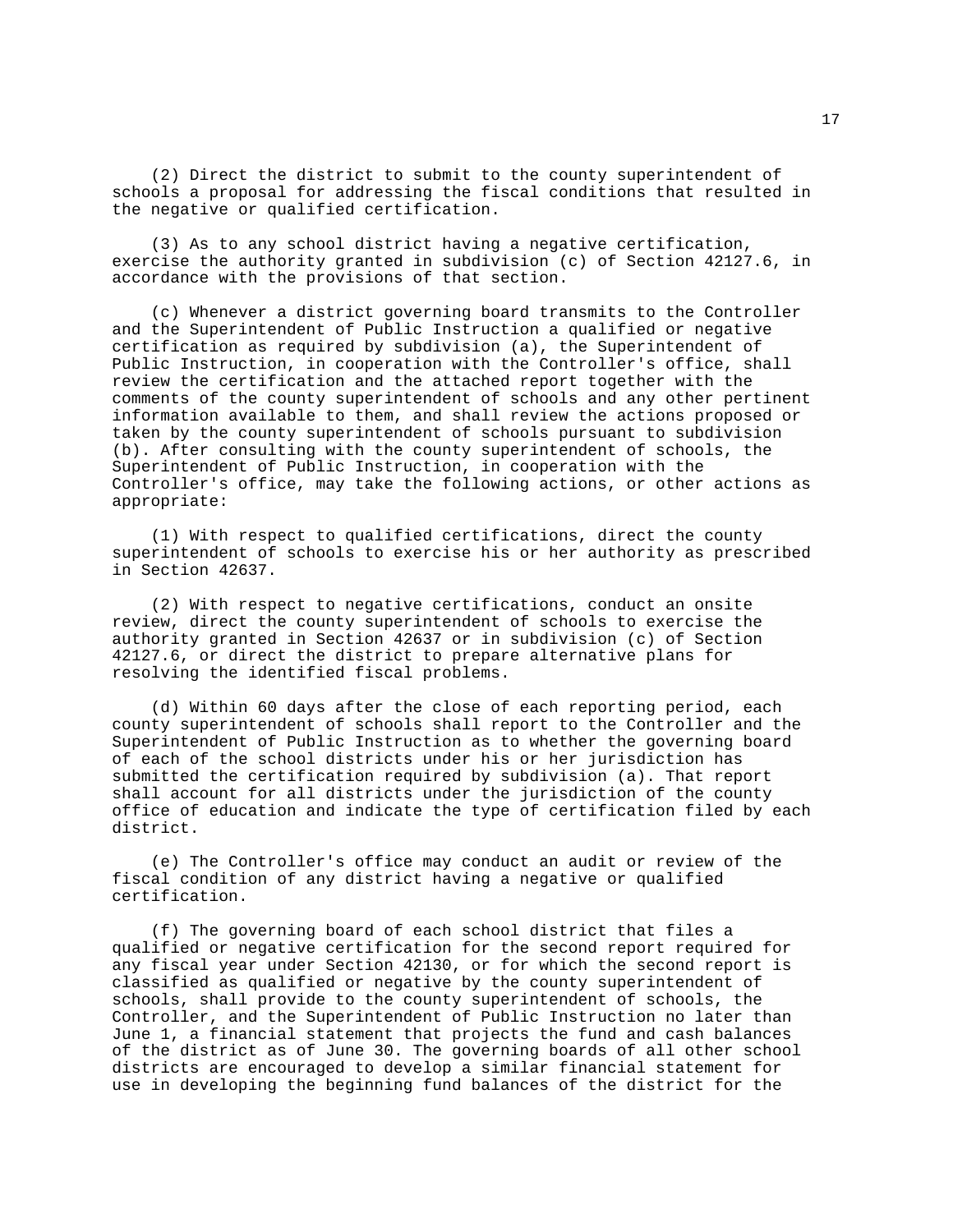ensuing fiscal year.

 (g) Any school district for which the county board of education serves as the governing board is not subject to subdivisions (a) to (f), inclusive, but is governed instead by the interim report, monitoring, and review procedures set forth in subdivision (j) of Section 1240 and in Article 2 (commencing with Section 1620) of Chapter 5 of Part 2.

SEC. 5. Section 35015 of the Education Code is repealed.

SEC. 6. Section 35035 of the Education Code is amended to read:

 35035. The superintendent of each school district shall, in addition to any other powers and duties granted to or imposed upon him or her:

 (a) Be the chief executive officer of the governing board of the district.

 (b) Except in a district where the governing board has appointed or designated an employee other than the superintendent, or a deputy, or assistant superintendent, to prepare and submit a budget, prepare and submit to the governing board of the district, at the time it may direct, the budget of the district for the next ensuing school year, and revise and take other action in connection with the budget as the board may desire.

 (c) Subject to the approval of the governing board, assign all employees of the district employed in positions requiring certification qualifications, to the positions in which they are to serve. This power to assign includes the power to transfer a teacher from one school to another school at which the teacher is certificated to serve within the district when the superintendent concludes that the transfer is in the best interest of the district.

 (d) Upon adoption, by the district board, of a district policy concerning transfers of teachers from one school to another school within the district, have authority to transfer teachers consistent with that policy.

 (e) Determine that each employee of the district in a position requiring certification qualifications has a valid certificated document registered as required by law authorizing him or her to serve in the position to which he or she is assigned.

 (f) Enter into contracts for and on behalf of the district pursuant to Section 39656.

 (g) Submit financial and budgetary reports to the governing board as required by Section 42130.

SEC. 7. Section 39602 of the Education Code is amended to read:

 39602. (a) The governing board of any school district, by resolution, may establish a fund or funds for losses, and payments,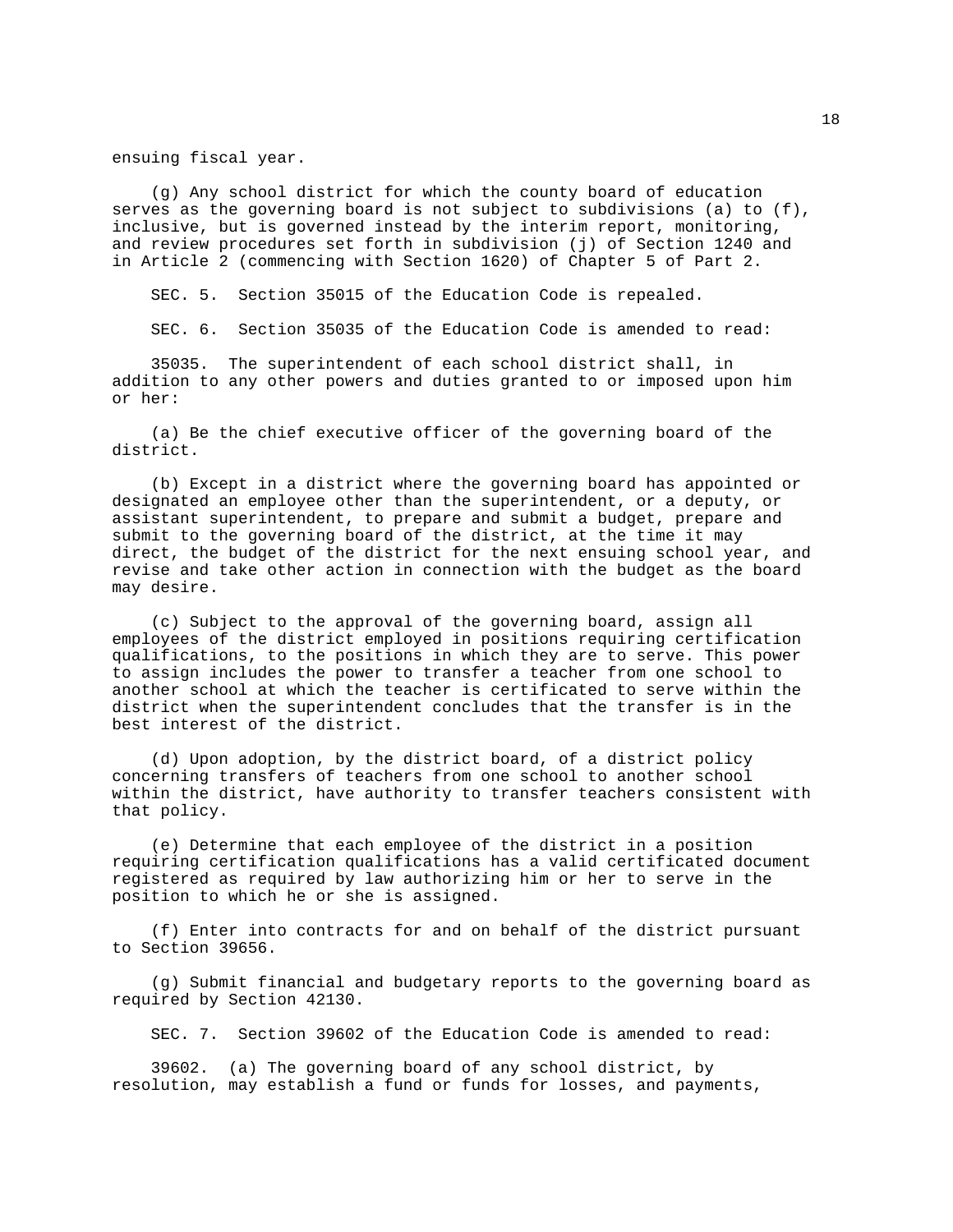including, but not limited to, health and welfare benefits for its employees as defined by Section 53200 of the Government Code, school district property, any liability, and workers' compensation, in the county treasury for the purpose of covering the deductible amount under deductible types of insurance policies, losses or payments arising from self-insurance programs, or losses or payments due to noninsured perils. In the fund or funds shall be placed those sums, to be provided in the budget of the school district, that will create an amount that, together with investments made from the fund or funds, will be sufficient in the judgment of the governing board to protect the school district from those losses or to provide for payments on the deductible amount under deductible types of insurance policies, losses or payments arising from self-insurance programs, or losses or payments due to noninsured perils. Nothing in this section shall be construed to prohibit the governing board from providing protection against those losses or liability for the payment of claims partly by means of the fund or funds and partly by means of insurance written by acceptable insurers as provided in Section 39601.

 The fund or funds shall be considered as separate and apart from all other funds of the school district, and the balance therein shall not be considered to be part of the working cash of the school district in compiling annual budgets.

 Warrants may be drawn on or transfers made from the fund or funds so created only to reimburse or indemnify the school district for losses as herein specified, and for the payment of claims, administrative costs, and related services, and to provide for deductible insurance amounts and purchase of excess insurance. The warrants or transfers shall be within the purpose of the fund or funds as established by resolution of the governing board.

 The cash placed in the fund or funds may be invested and reinvested by the county treasurer, with the advice and consent of the governing board of the school district, in securities that are legal investments for surplus county funds in this state. The income derived from the investments, together with interest earned on uninvested funds, shall be considered revenue of, and be deposited in, the fund. The cost of contracts or services authorized by this section are appropriate charges against the respective fund.

 The governing board may contract for investigative, administrative, and claims adjustment services relating to claims. The contract may provide that the contracting firm may reject, settle, compromise, and approve claims against the district, or its officers or employees, within the limits and for amounts that the governing board may specify, and may provide that the contracting firm may execute and issue checks in payment of those claims, which checks shall be payable only from a trust account that may be established by the governing board. Funds in the trust account established by the board pursuant to this section shall not exceed a sum that is sufficient, as determined by the governing board to provide for the settlement of claims for a 30-day period. The rejection or settlement and approval of a claim by the contracting firm in accordance with the terms of the contract shall have the same effect as would the rejection or settlement and approval of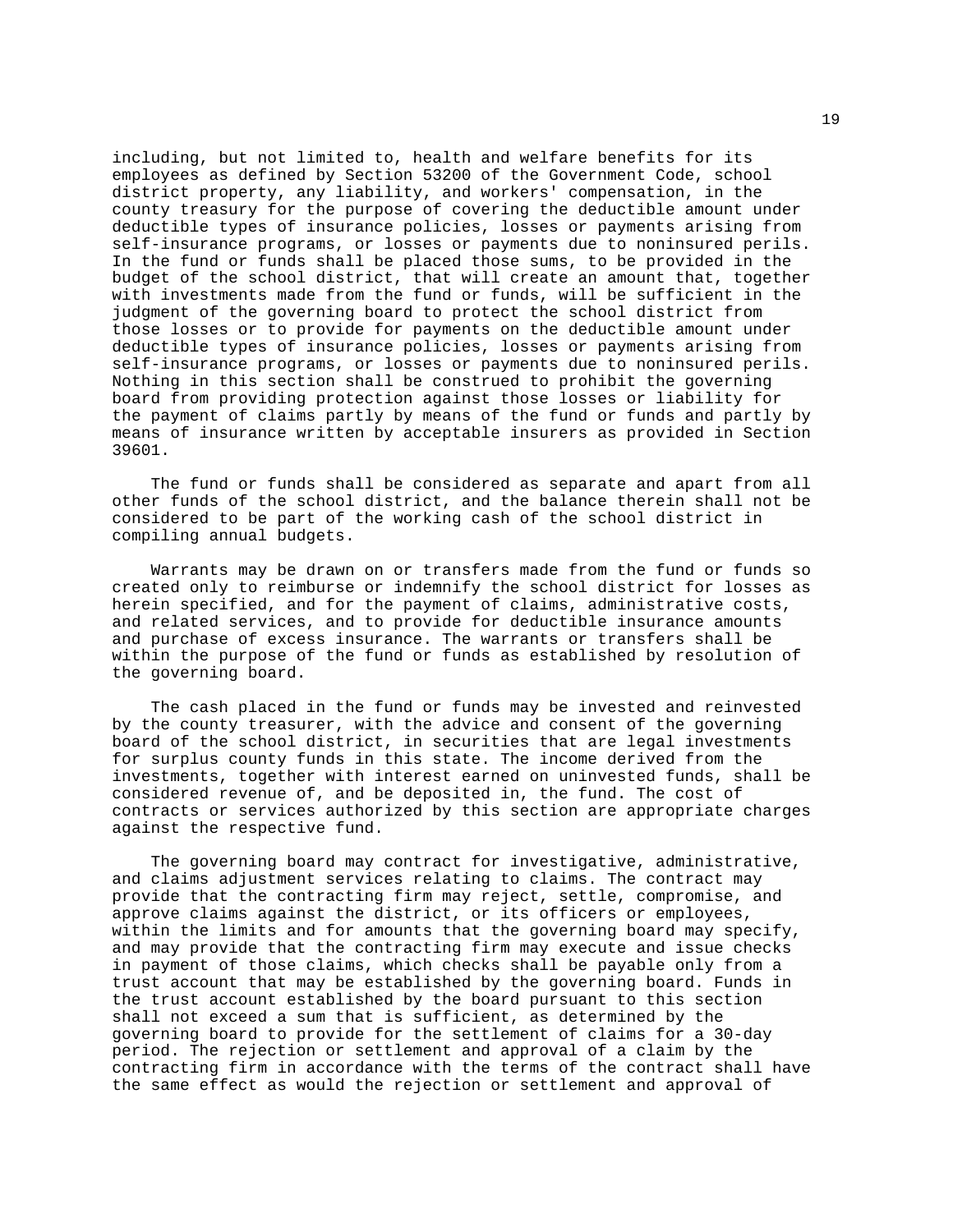such a claim by the governing board.

 The contract may also provide that the contracting firm may employ legal counsel, subject to terms and limitations that the board may prescribe, to advise the contracting firm concerning the legality and advisability of rejecting, settling, compromising, and paying claims referred to the contracting firm by the board for investigation and adjustment, or to represent the board in litigation concerning the claims. The compensation and expenses of the attorney for services rendered to the board shall be an appropriate charge against the appropriate fund.

 The contract provided for in this section may contain other terms and conditions that the governing board may consider necessary or desirable to effectuate the board's self-insured programs.

 In lieu of, or in addition to, contracting for the services described in this section, the governing board may authorize an employee or employees to perform any or all of the services and functions for which the board may contract under the provisions of this section.

(b) As used in this section:

 (1) "Firm" includes a person, corporation, or other legal entity, including a county superintendent of schools.

 (2) "Governing boards" includes governing boards of school districts and county superintendents of schools.

 (3) "School district" includes a county superintendent of schools who may participate in or administer insurance or self-insurance programs for the county office of education or for one or more school districts.

 (c) A county superintendent of schools may participate in or administer insurance for one or more school districts pursuant to this section or for one or more community college districts pursuant to Section 81602, for any combination of school districts and community college districts pursuant to this section and Section 81602.

 (d) Prior to funding health and welfare benefits pursuant to this section, the school district shall secure the services of an actuary enrolled under subtitle C of Title III of the federal Employee Retirement Income Security Act of 1974, to provide actuarial evaluations of the future annual costs of those benefits. The future annual costs as determined by the actuary shall be made public at a public meeting at least two weeks prior to the commencement of funding health and welfare benefits pursuant to this section.

 (e) Upon commencing the funding of health and welfare benefits pursuant to this section, the school district shall secure the services of an actuary enrolled as described in subdivision (d) to complete, every three years, an actuarial evaluation of the annual costs of those benefits. A copy of the results of that evaluation shall be submitted by the district to the county superintendent of schools.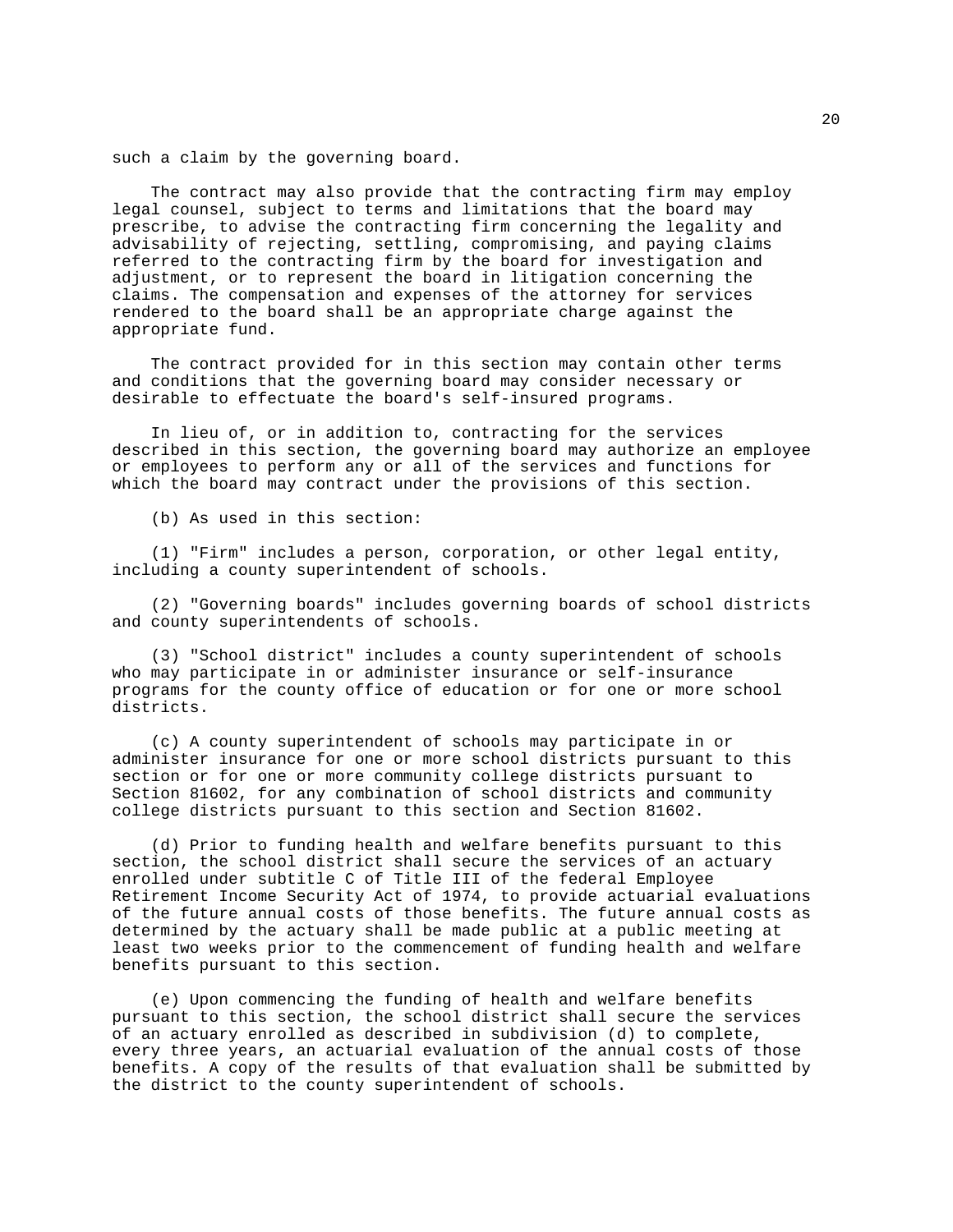SEC. 8. Section 39603 of the Education Code is amended to read:

 39603. Nothing in this code shall be construed to prohibit two or more school districts from exercising, through a joint powers agreement made pursuant to Article 1 (commencing with Section 6500) of Chapter 5 of Division 7 of Title 1 of the Government Code, the powers prescribed in Section 39602 in accordance with the terms and conditions set forth in that section and in Section 39601.

SEC. 9. Section 41320.1 of the Education Code is amended to read:

 41320.1. Acceptance by the district of the apportionments made pursuant to Section 41320 shall constitute agreement by the district to all of the following conditions:

 (a) The Superintendent of the Public Instruction shall appoint a trustee who shall have recognized expertise in management and finance, and who shall be bonded. The expenses incurred by the trustee and the costs of the bonding shall be borne by the district. The superintendent shall establish the terms and conditions of the employment, including the remuneration of the trustee. The trustee shall serve at the pleasure of, and report directly to, the superintendent. The trustee shall serve until the loan called for by this section is repaid, the district has adequate fiscal systems and controls in place, and the superintendent has determined that the district's future compliance with the fiscal plan approved for the district under Section 41320 is probable. Before the district repays the loan, including interest, the recipient of the loan shall select an auditor from a list established by the superintendent and the Controller to conduct an audit of its fiscal systems. If the fiscal systems are deemed to be inadequate, the superintendent may retain the trustee until the deficiencies are corrected. The cost of this audit and any additional cost of the trustee shall be borne by the district.

 Notwithstanding any other provision of law, all reports submitted to the trustee shall be public records.

 (b) The trustee appointed by the superintendent shall monitor and review the operation of the district. During the period of his or her service, the trustee may stay or rescind any action of the local district governing board that, in the judgment of the trustee, may affect the financial condition of the district. The Superintendent of Public Instruction may establish timelines and prescribe formats for reports and other materials to be used by the trustee to monitor and review the operations of the district. The trustee shall approve or reject all reports and other materials required from the district as a condition of receiving the apportionment. The superintendent, upon the recommendation of the trustee, may reduce any apportionment to the district in an amount up to two hundred dollars (\$200) per day for each late or unacceptable report or other material required under Part 24 (commencing with Section 41000) of the Education Code, and shall report to the Legislature any failure of the district to comply with the requirements of this section. If the Superintendent of Public Instruction determines, at any time, that the fiscal plan approved for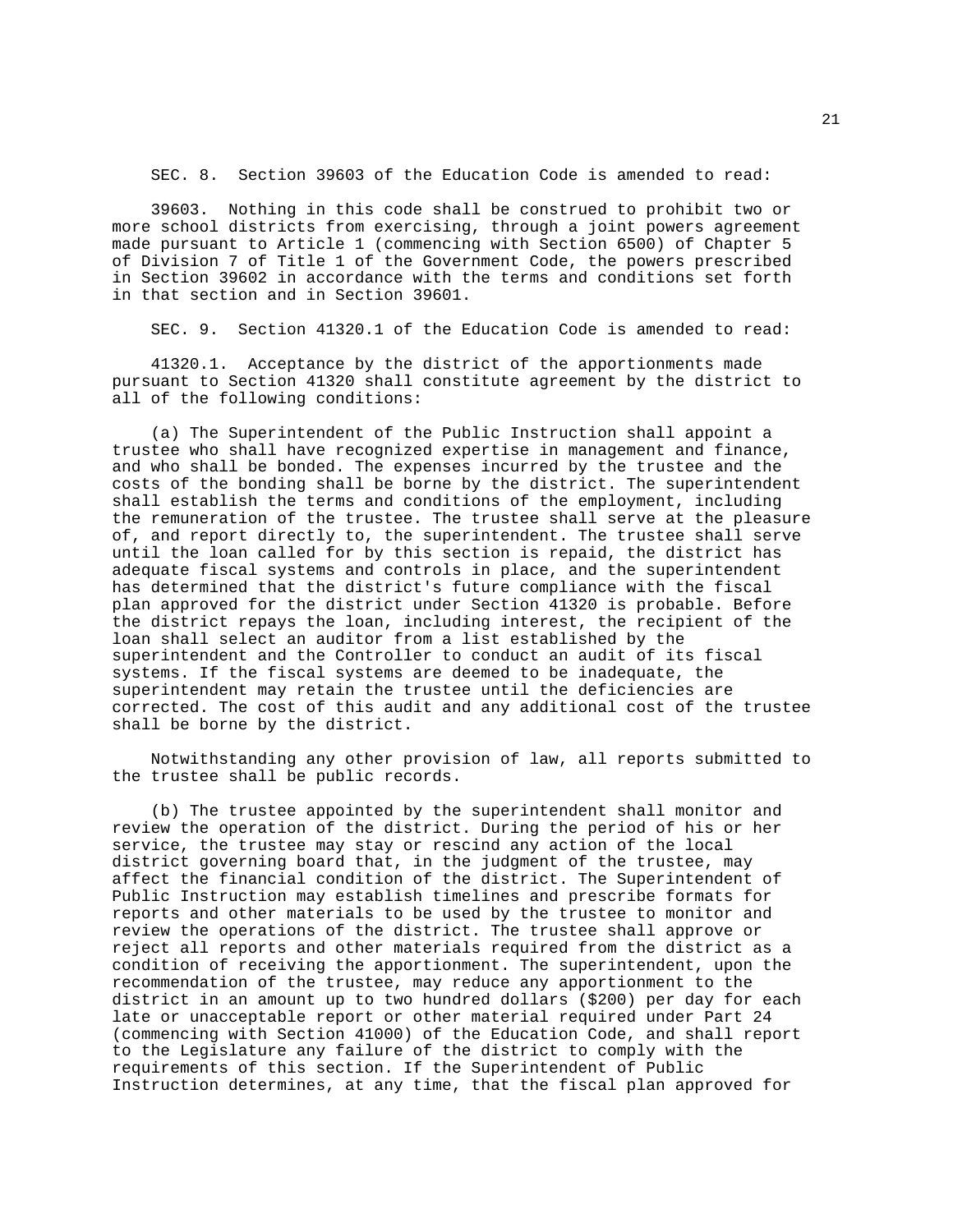the district under Section 41320 is unsatisfactory, he or she may modify the plan as necessary, and the district shall comply with the plan as modified.

 (c) At the request of the Superintendent of Public Instruction, the Controller shall transfer to the State Department of Education, from any apportionment to which the district would otherwise have been entitled pursuant to Section 42238, the amount necessary to pay the expenses incurred by the trustee, the costs of the trustee's bonding, and any associated costs incurred by the county superintendent of schools.

 (d) For the fiscal year in which the apportionments are disbursed and each year thereafter, the Controller, or his or her designee, shall cause an audit to be conducted of the books and accounts of the district, in lieu of the audit required by Section 41020. At the Controller's discretion, the audit may be conducted by the Controller, his or her designee, or an auditor selected by the district and approved by the Controller. The costs of these audits shall be borne by the district. These audits shall be required until the Controller determines, in consultation with the Superintendent of Public Instruction, that the district is financially solvent, but in no event earlier than one year following the implementation of the plan or later than the time the apportionment made is repaid, including interest.

 (e) For all purposes of errors and omissions liability insurance, the trustee appointed pursuant to this section shall be deemed to be an employee of the local education agency to which he or she is assigned.

 SEC. 10. Article 2.5 (commencing with Section 41325) is added to Chapter 3 of Part 24 of the Education Code, to read:

Article 2.5. Conditions on Emergency Apportionments

 41325. (a) The Legislature finds and declares that when a school district becomes insolvent and requires an emergency apportionment from the state in the amount designated in this article, it is necessary that the Superintendent of Public Instruction assume control of the district in order to ensure the district's return to fiscal solvency.

 (b) It is the intent of the Legislature that the Superintendent of Public Instruction, operating through an appointed administrator, do all of the following:

 (1) Implement substantial changes in the district's fiscal policies and practices, including, if necessary, the filing of a petition under Chapter 9 of the federal Bankruptcy Act for the adjustment of indebtedness.

 (2) Revise the district's educational program to reflect realistic income projections, in response to the dramatic effect of the changes in fiscal policies and practices upon educational program quality and the potential for the success of all pupils.

 (3) Encourage all members of the school community to accept a fair share of the burden of the district's fiscal recovery.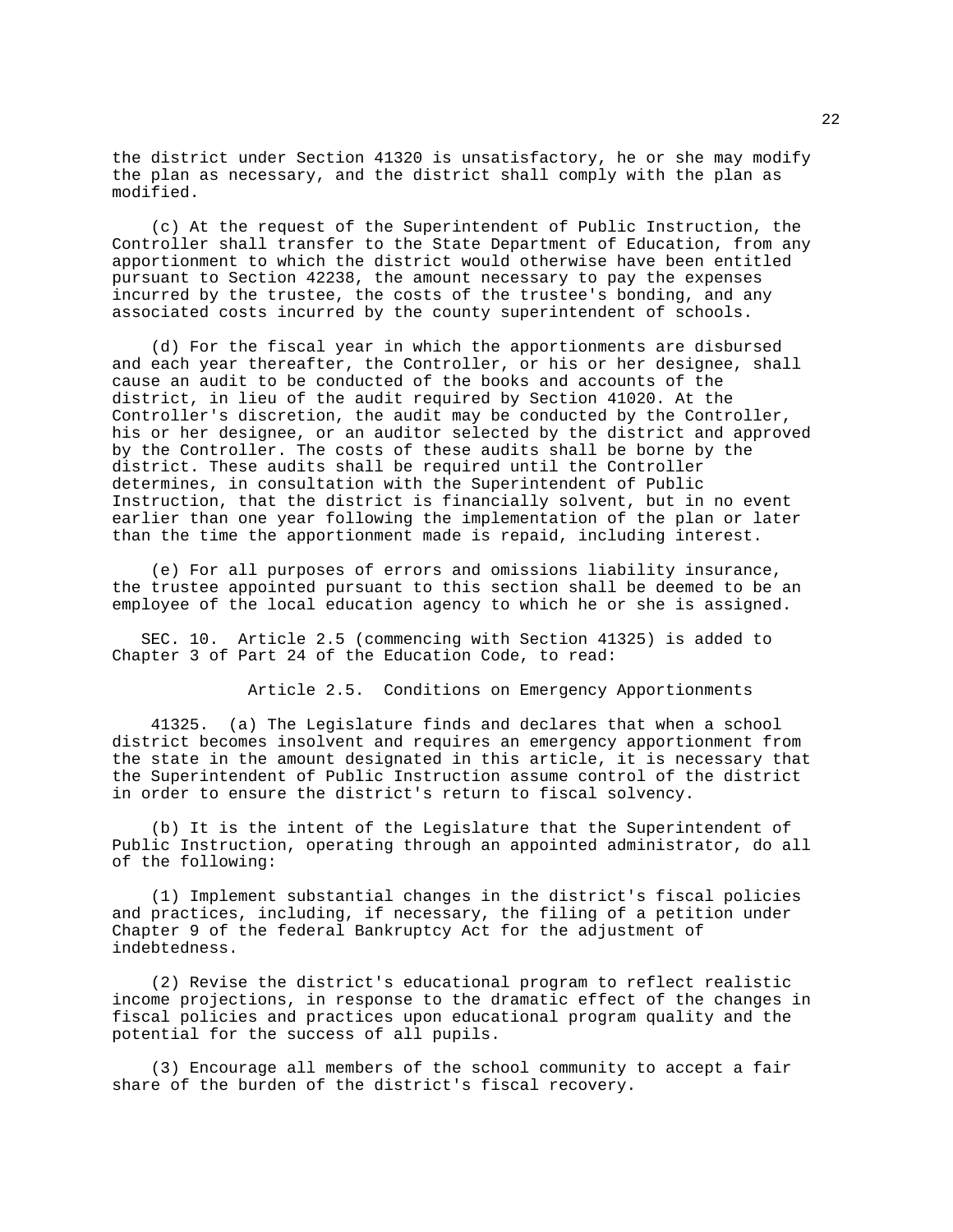(4) Consult, for the purposes described in this subdivision, with the school district governing board, the exclusive representatives of the employees of the district, parents, and the community.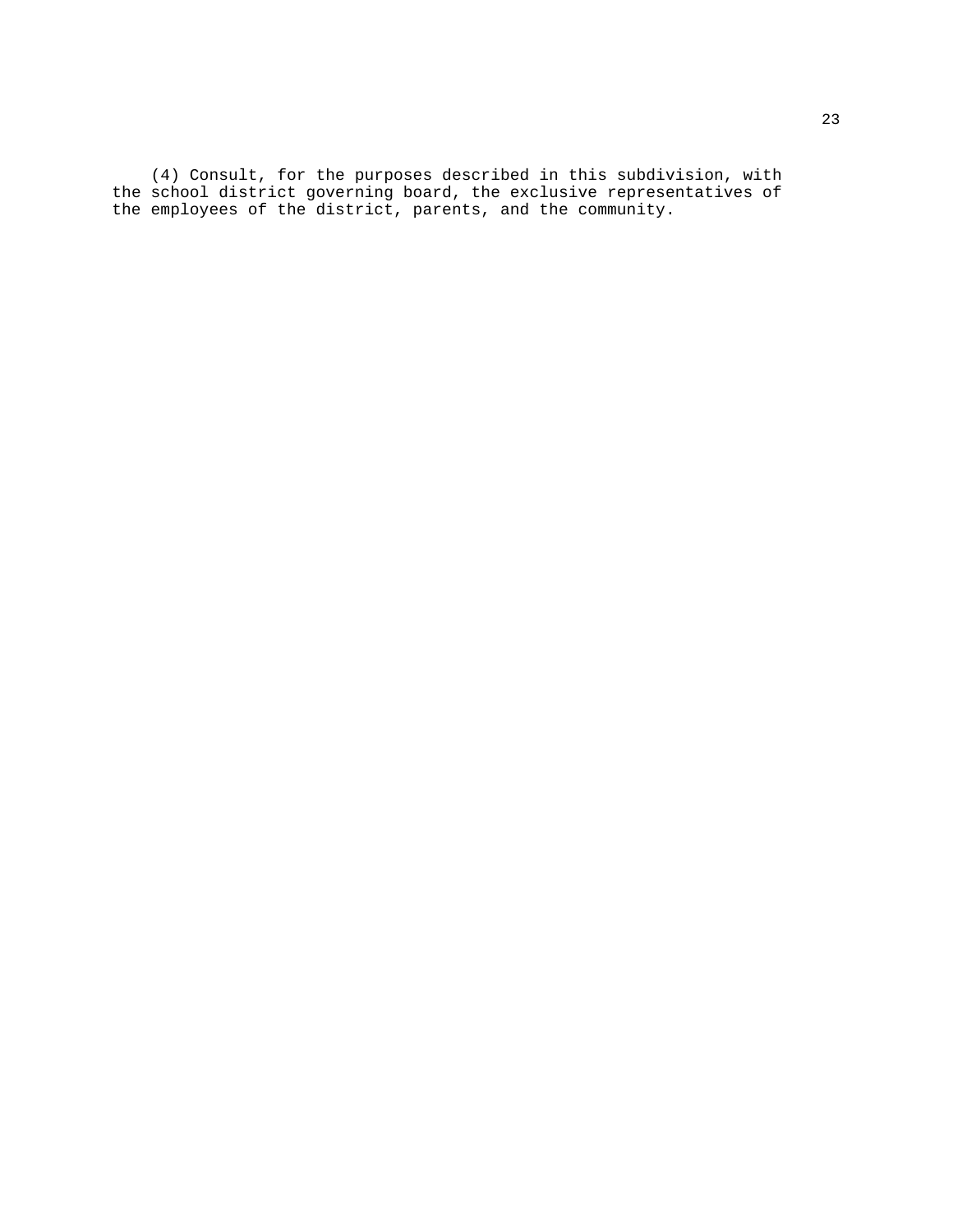(5) Consult with and seek recommendations from the county superintendent of schools for the purposes described in this subdivision.

 41326. (a) Notwithstanding any other provision of this code, the acceptance by a school district of an apportionment made pursuant to Section 41320 that exceeds an amount equal to 200 percent of the amount of the reserve recommended for that district under the standards and criteria adopted pursuant to Section 33127 shall constitute agreement by the district to the conditions set forth in this article. Prior to applying for an emergency apportionment in the amount identified in this subdivision, a school district governing board shall discuss the need for that apportionment at a regular or special meeting of the governing board and, at that meeting, shall receive testimony regarding the apportionment from parents, exclusive representatives of employees of the district, and other members of the community. For purposes of this article, "qualifying school district" means a school district that accepts a loan as described in this subdivision.

 (b) The Superintendent of Public Instruction shall assume all the legal rights, duties, and powers of the governing board of a qualifying school district. The Superintendent of Public Instruction may appoint an administrator to act on his or her behalf in exercising the authority described in this subdivision. The state-appointed administrator shall serve under the direction and supervision of the Superintendent of  $\pm$ àPublic Instruction until terminated by the Superintendent of Public Instruction at his or her discretion. The state-appointed administrator shall have recognized expertise in management and finance, and shall be bonded.

 (c) For the period of time during which the Superintendent of Public Instruction exercises the authority described in subdivision (b), the governing board of the qualifying school district shall serve as an advisory body reporting to the state-appointed administrator, in which capacity no member of the governing board shall be paid or entitled to any stipend, benefits, or other compensation.

 (d) Notwithstanding Section 35031 or any other provision of law, the employment of any district superintendent of schools, or deputy, associate, or assistant superintendent of schools, or other person employed in an equivalent capacity, whose duties include overseeing, managing, or otherwise directing the fiscal and budgetary operations of the school district, and who is employed by a school district under a contract of employment signed or renewed after the effective date of this article may be terminated by the state-appointed administrator, in accordance with appropriate notice and hearing procedures, if the employee fails to document, to the satisfaction of the state-appointed administrator, that prior to the date of that acceptance he or she either advised the governing board of the district, or his or her superior, that actions contemplated or taken by the governing board could result in the fiscal insolvency of the district, or took other appropriate action to avert that fiscal insolvency.

 (e) The authority of the Superintendent of Public Instruction, and the state-appointed administrator, under this section shall continue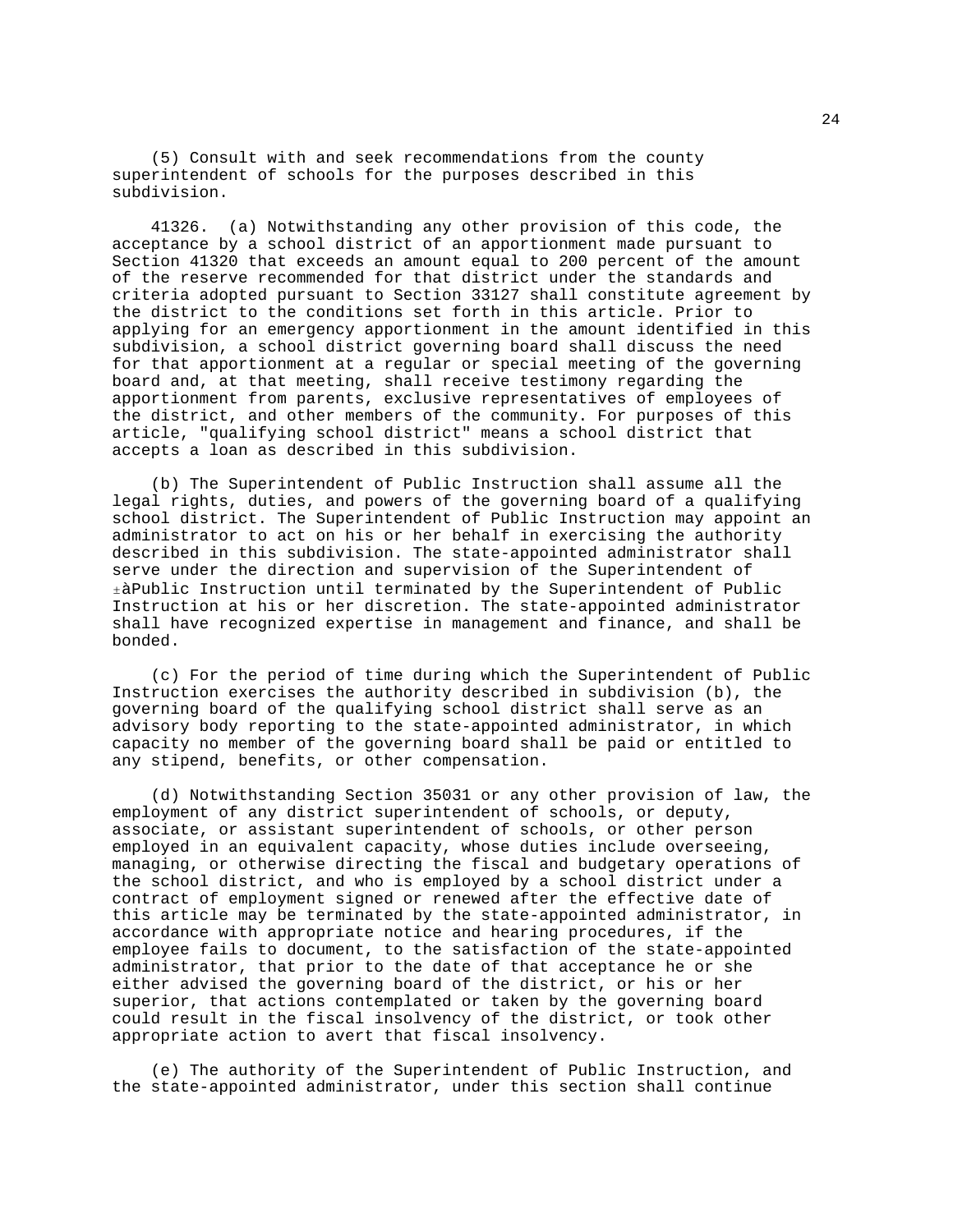until all of the following occur:

 (1) Two complete fiscal years have elapsed following the district's acceptance of a loan as described in subdivision (a), or, at any time after one complete fiscal year has elapsed following that acceptance, the state-appointed administrator determines, and so notifies the Superintendent of Public Instruction, that future compliance by the school district with the recovery plans approved pursuant to paragraph (2) is probable.

 (2) The Superintendent of Public Instruction has approved all of the recovery plans referred to in subdivision (a) of Section 41327.

 (3) The state-appointed administrator certifies that all necessary collective bargaining agreements have been negotiated and ratified, and that the agreements are consistent with the terms of the recovery plans.

 (4) The district has completed all reports required by the Superintendent of Public Instruction.

 (5) The Superintendent of Public Instruction determines that future compliance by the school district with the recovery plans approved pursuant to paragraph (2) is probable.

 (f) When the conditions stated in subdivision (e) have been met, the school district governing board shall regain all of its legal rights, duties, and powers, except for the powers held by the trustee provided for pursuant to Article 2 (commencing with Section 41320). The Superintendent of Public Instruction shall then appoint a trustee under Section 41320.1 to monitor and review the operations of the district until the conditions of subdivision (b) of that section have been met.

 (g) Notwithstanding subdivision (f), in the event that the district violates any provision of the recovery plans approved by the Superintendent of Public Instruction pursuant to this article, the superintendent may reassume, either directly or through an administrator appointed in accordance with this section, all of the legal rights, duties, and powers of the governing board of the district. The Superintendent of Public Instruction shall return to the school district governing board all of its legal rights, duties, and powers reassumed under this subdivision when he or she determines that future compliance with the approved recovery plans is probable, or after a period of one year, whichever occurs later.

 (i) Article 2 (commencing with Section 41320) shall apply except as otherwise specified in this article.

 (j) It is the intent of the Legislature that the legislative budget subcommittees annually conduct a review of each qualifying school district that includes an evaluation of the financial condition of the district, the impact of the recovery plans upon the district's educational program, and the efforts made by the state-appointed administrator to obtain input from the community and the governing board of the district.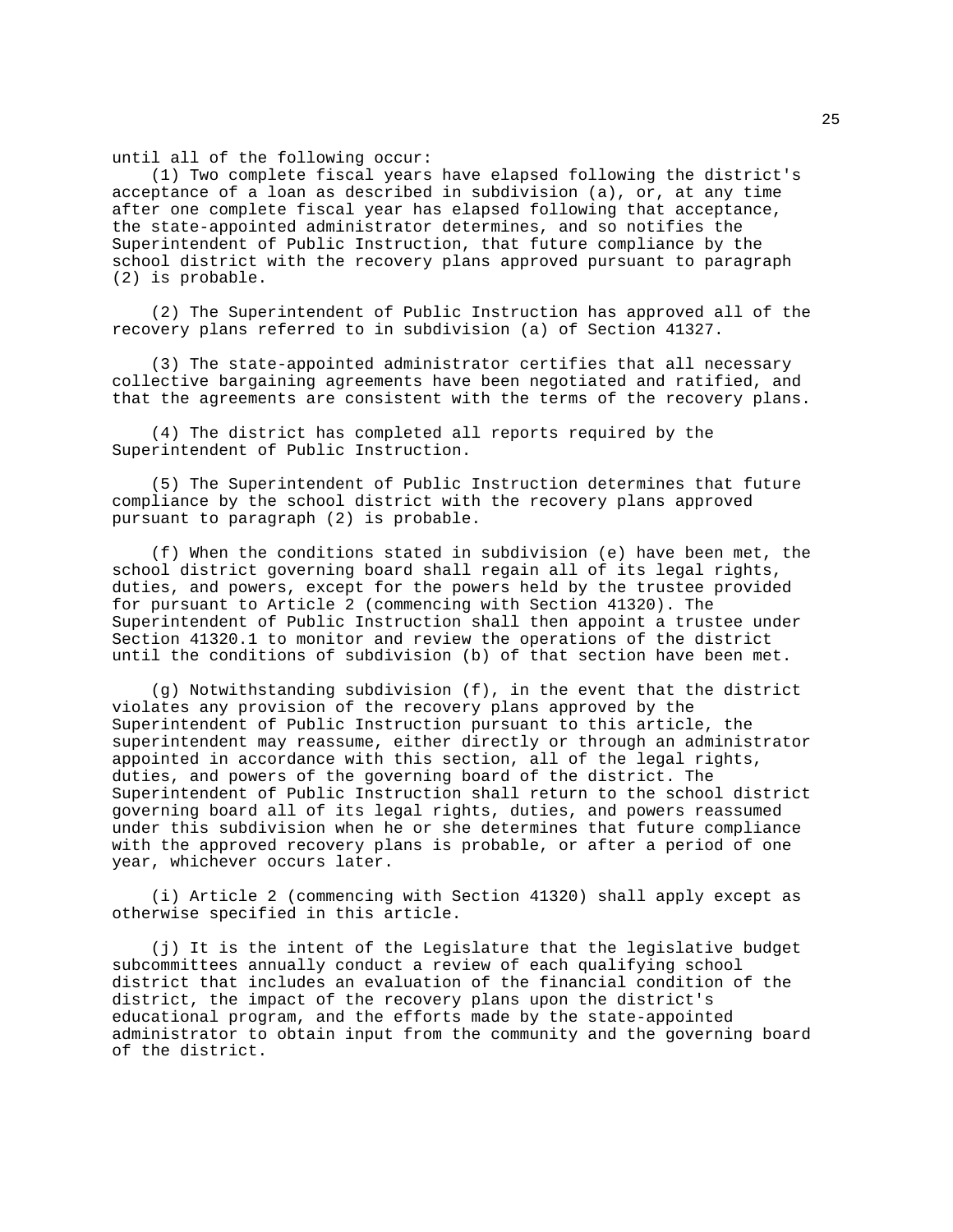41327. (a) In accordance with timelines, instructions, and a format established by the Superintendent of Public Instruction, the state-appointed administrator shall prepare or obtain the following reports and plans:

(1) A management review and recovery plan.

 (2) A financial recovery plan. The financial recovery plan shall include a plan to repay to the state any and all loans owed by the district. Pursuant to the financial recovery plan, the repayment by the district of any state loans shall comply with all of the following, notwithstanding any provision of Article 2 (commencing with Section 41320):

 (A) The loan or loans shall be repaid over a period of no more than 10 years following the initial disbursement of moneys under a loan as described in subdivision (a) of Section 41326. The repayment of the loan or loans shall commence not later than the fiscal year following the year in which the loan described in that subdivision is made.

 (B) Interest shall accrue on the loan or loans as of the date the funds are received, at the average annual investment rate of the pooled investment account.

 (3) During the period of service by the state-appointed administrator, an annual report on the financial condition of the district, including, but not necessarily limited to, all of the following information:

 (A) Specific actions taken to reduce district expenditures or increase income to the district, and the amount of the resulting cost savings and increases in income.

 (B) A copy of the adopted district budget for the current fiscal year.

(C) The amount of the district budgetary reserve.

(D) The status of employee contracts.

 (E) Any obstacles to the implementation of the recovery plans described in paragraphs (1) and (2).

 (b) Each of the reports or plans required under this section, or under any other provision of law that requires the district to prepare reports or plans, shall be submitted to the Superintendent of Public Instruction for approval, after his or her consideration of comments and recommendations of the county superintendent of schools. The Superintendent of Public Instruction may accept and approve, for the purposes of this section, any reports or plans that were prepared by or for the district prior to the district's acceptance of a loan as described in subdivision (a) of Section 41326.

 (c) With the approval of the Superintendent of Public Instruction, the state-appointed administrator shall have authority to enter into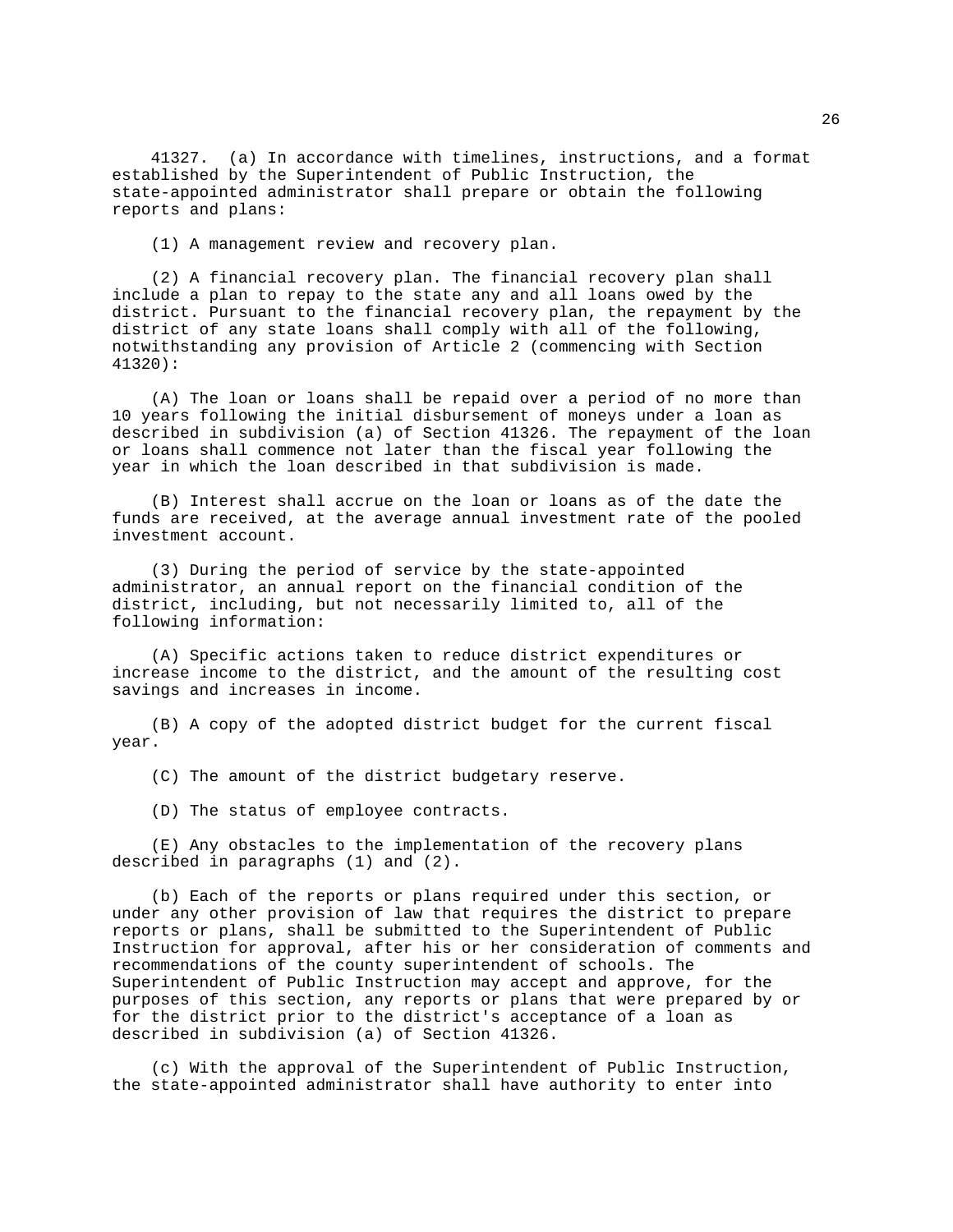agreements on behalf of the district and, subject to any contractual obligation of the district, to change any existing district rules, regulations, policies, or practices as necessary for the effective implementation of the recovery plans referred to in subdivision (a).

 41328. (a) All costs associated with implementing the provisions of this article, including, as to a loan as described in subdivision (a) of Section 41326, the provisions of Article 2 (commencing with Section 41320), shall be borne by the district.

 (b) The state-appointed administrator shall be deemed an employee of the qualifying school district for the purposes of all errors and omissions policies and workers compensation benefits.

SEC. 11. Section 42100 of the Education Code is amended to read:

 42100. On or before September 15, the governing board of each school district shall approve, on a form prescribed by the Superintendent of Public Instruction, an annual statement of all receipts and expenditures of the district for the preceding fiscal year and shall file the statement with the county superintendent of schools. On or before October 15, the county superintendent of schools shall verify the mathematical accuracy of the statement and shall transmit a copy to the Superintendent of Public Instruction.

SEC. 12. Section 42102 of the Education Code is repealed.

SEC. 13. Section 42103 of the Education Code is amended to read:

 42103. The governing board of each school district shall hold a public hearing on the proposed budget in a district facility, or some other place conveniently accessible to the residents of the district. The public hearing shall be held any day on or before the date specified for this purpose in subdivision (f) or (h), respectively, of Section 42127, but not less than three working days following availability of the proposed budget for public inspection. At the hearing any resident in the district may appear and object to the proposed budget or any item in the budget.

 The hearing may be concluded on the proposed budget when there are no requests for further hearing on file, and shall be concluded no later than the date specified for this purpose in subdivision (f) or (h), respectively, of Section 42127. The budget shall not be finally adopted by the governing board of the district until after the public hearing has been held.

 The proposed budget shall show expenditures, cash balances, and all revenues as required to be tabulated in Sections 42122 and 42123, and also shall include an estimate of those figures, unaudited, for the preceding fiscal year. In addition, any tax statement submitted by the district governing board pursuant to subdivision (a) of Section 42127, any district tax requirement computed pursuant to subdivision (b) of Section 42127 for the school year to which the proposed budget is intended to apply, and any recommendations made by the county superintendent pursuant to subdivision (d) of Section 42127 shall be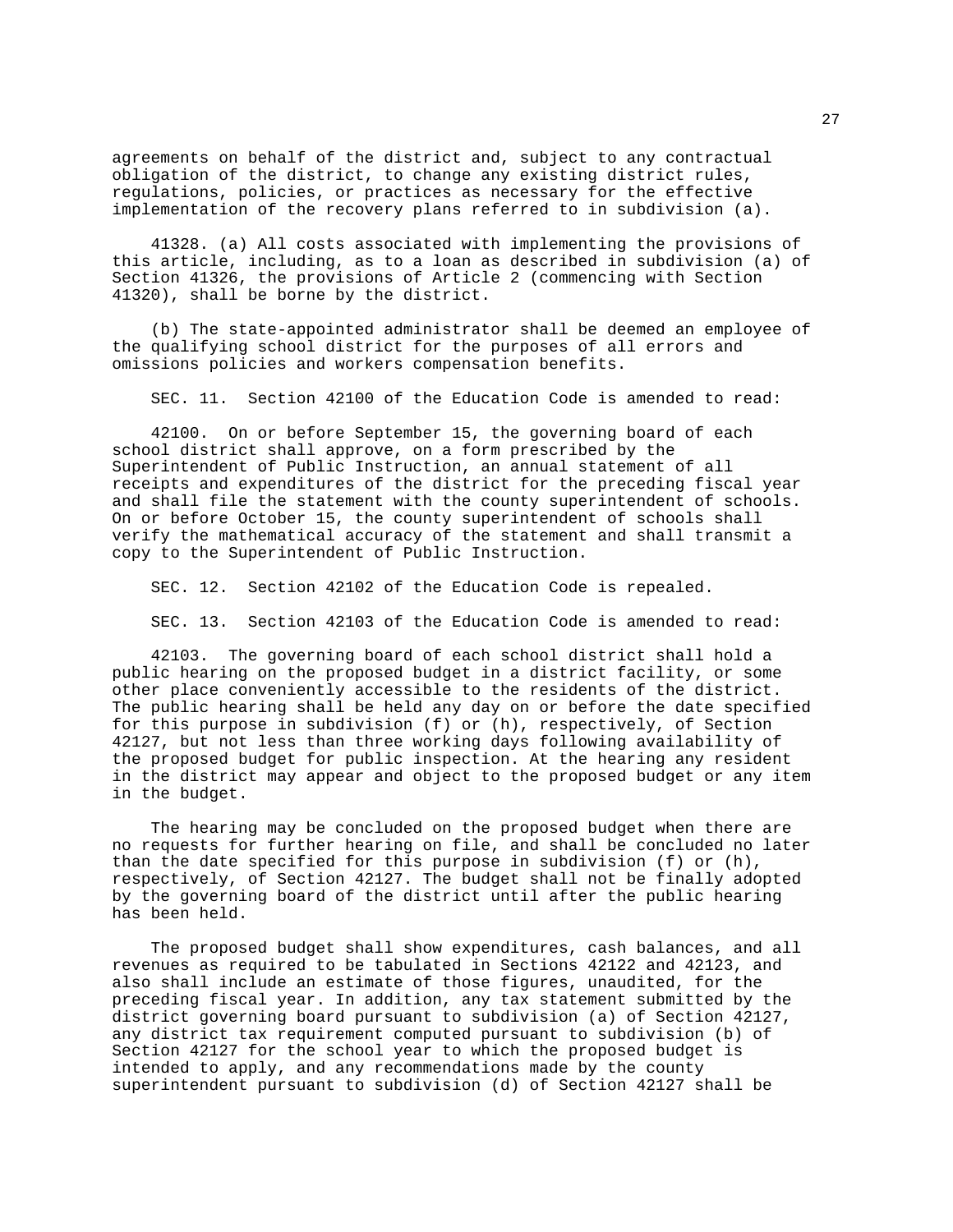made available by the district for public inspection in a facility of the district or in some other place conveniently accessible to residents of the district.

 Notification of dates and location or locations at which the proposed budget may be inspected by the public and the date, time, and location of the public hearing on the proposed budget shall be published by the county superintendent of schools in a newspaper of general circulation in the district, or if there is no such newspaper, then in any newspaper of general circulation in the county, at least three days prior to the availability of the proposed budget for public inspection. The publication of the dates and location shall occur no earlier than 45 days prior to the final date for the hearing as specified in subdivision (f) or (h), respectively, of Section 42127, nor later than 15 days prior to that date, but not less than 10 days prior to the date set for hearing. The cost of the publication shall be a legal and proper charge against the school district for which the publication is made.

SEC. 14. Section 42120 of the Education Code is repealed.

SEC. 15. Section 42127 of the Education Code is amended to read:

 42127. (a) On or before July 1 of each year, the governing board of each school district shall adopt a budget. No later than five days after that adoption or by July 1, whichever occurs first, the governing board shall file that budget with the county superintendent of schools. That budget, and supporting data, shall be maintained and made available for public review. If the governing board of the district does not want all or a portion of the property tax requirement levied for the purpose of making payments for the interest and redemption charges on indebtedness as described in paragraph (1) or (2) of subdivision (b) of Section 1 of Article XIIIA of the California Constitution, the budget shall include a statement of the amount or portion for which a levy shall not be made.

 (b) The county superintendent of schools may accept changes in any statement included in the budget, pursuant to subdivision (a), of the amount or portion for which a property tax levy shall not be made. The county superintendent or the county auditor shall compute the actual amounts to be levied on the property tax rolls of the district for purposes that exceed apportionments to the district pursuant to Sections 95 to 100, inclusive, of the Revenue and Taxation Code. Each school district shall provide all data needed by the county superintendent or the county auditor to compute the amounts. On or before August 15, the county superintendent shall transmit the amounts so computed to the county auditor who shall compute the tax rates necessary to produce the amounts. On or before September 1, the county auditor shall submit the rate so computed to the board of supervisors for adoption.

 (c) The county superintendent of schools shall do all of the following:

 (1) Examine the adopted budget to determine whether it complies with the standards and criteria adopted by the State Board of Education pursuant to Section 33127 for application to final local educational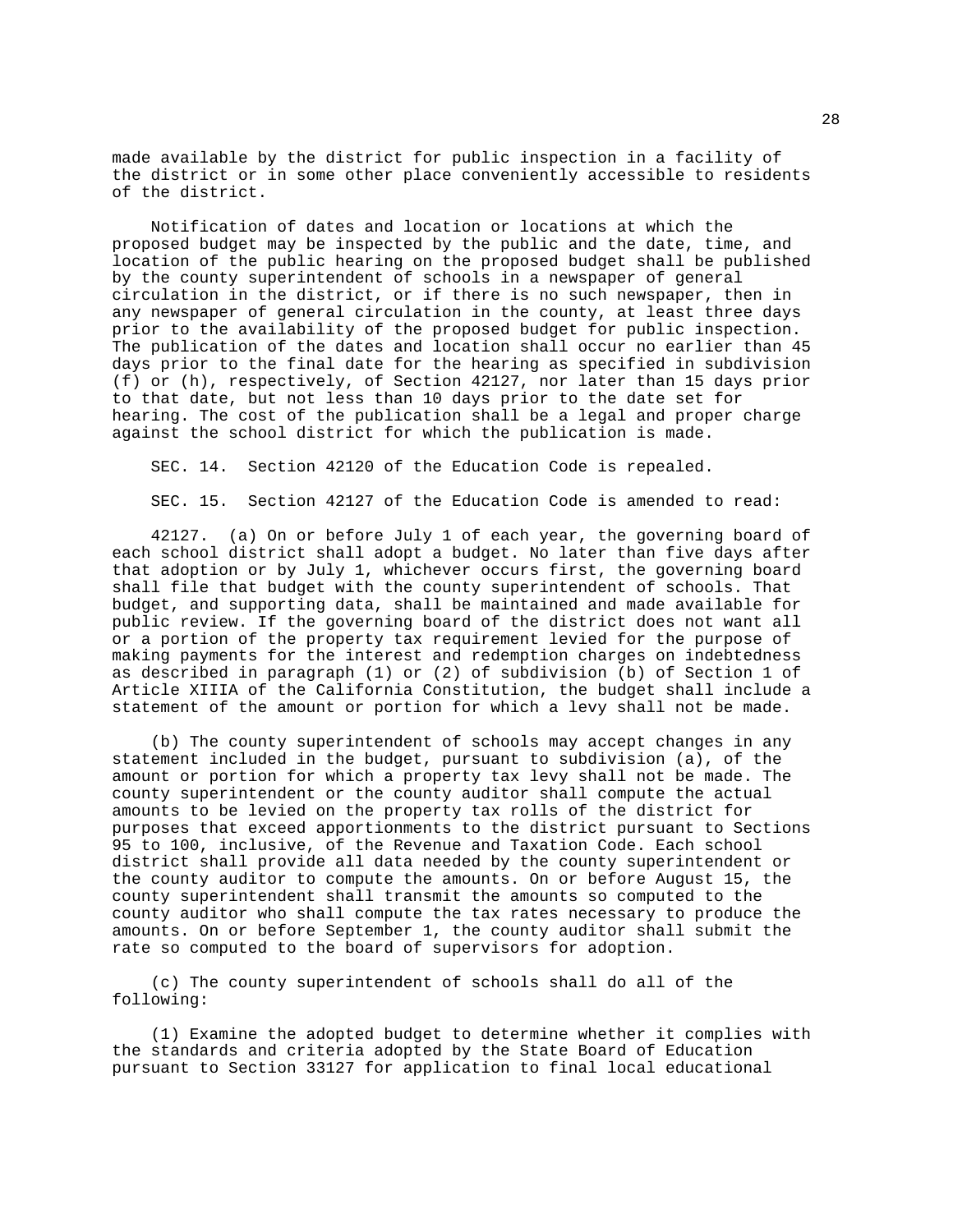agency budgets. The superintendent shall identify, if necessary, any technical corrections that must be made to bring the budget into compliance with those standards and criteria.

 (2) Determine whether the adopted budget will allow the district to meet its financial obligations during the fiscal year and is consistent with a financial plan that will enable the district to satisfy its multiyear financial commitments.

 (d) On or before August 15, the county superintendent of schools shall approve or disapprove the adopted budget for each school district. If, pursuant to the review conducted pursuant to subdivision (c), the superintendent determines that the adopted budget for a school district does not satisfy paragraph (1) or (2) of that subdivision, he or she shall disapprove the budget and, no later than August 15, transmit to the governing board of the school district, in writing, his or her recommendations regarding revision of the budget and the reasons for those recommendations. The county superintendent of schools may assign a fiscal advisor to assist the district to develop a budget in compliance with those revisions. In addition, the county superintendent of schools may appoint a committee to examine and comment on the superintendent's review and recommendations, subject to the requirement that the committee report its findings to the superintendent no later than August 20.

 (e) No later than August 20, the county superintendent of schools shall submit a report to the Superintendent of Public Instruction identifying all school districts for which budgets have been disapproved, including a copy of the written response transmitted to each of those districts pursuant to subdivision (d).

 (f) On or before September 1, the governing board of the school district shall revise the adopted budget to reflect changes in projected income or expenditures subsequent to July 1, and to include any response to the recommendations of the county superintendent of schools, shall adopt the revised budget, and shall file the revised budget with the county superintendent of schools. Prior to revising the budget, the governing board shall hold a public hearing regarding the proposed revisions, to be conducted in accordance with Section 42103. The revised budget, and supporting data, shall be maintained and made available for public review.

 (g) The county superintendent of schools shall examine the revised budget to determine whether it complies with the standards and criteria adopted by the State Board of Education pursuant to Section 33127 for application to final local educational agency budgets and, no later than September 15, shall approve or disapprove the revised budget. If the county superintendent of schools disapproves the budget, he or she shall call for the formation of a budget review committee pursuant to Section 42127.1.

 (h) Notwithstanding any other provision of this section, the budget review for a school district shall be governed by paragraphs (1), (2), and (3) of this subdivision, rather than by subdivisions (f) and (g), if the governing board of the school district so elects, and notifies the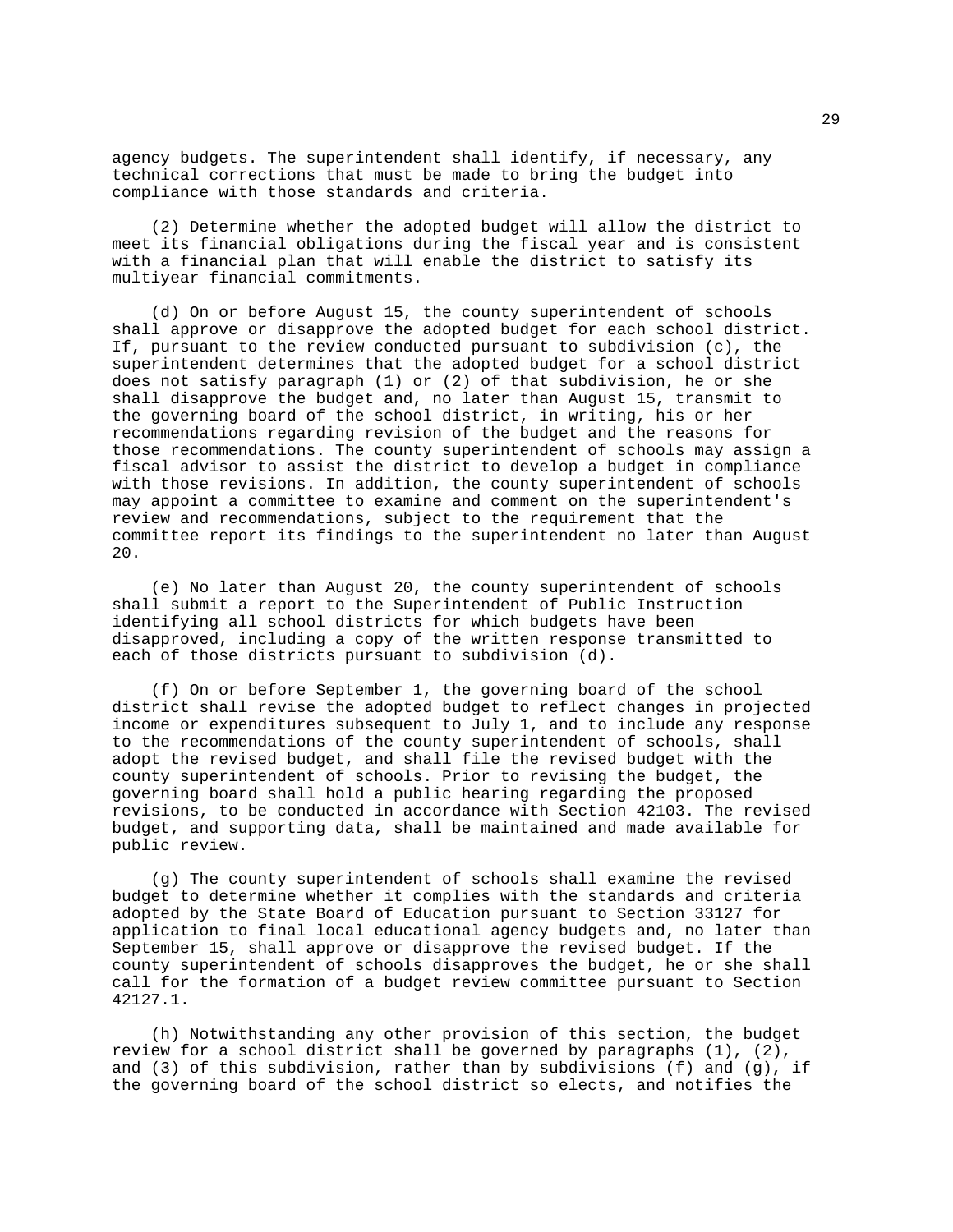Superintendent of Public Instruction in writing of that decision, no later than October 31 of the immediately preceding calendar year. On or before July 1, the governing board of a school district for which the budget review is governed by this subdivision, rather than by subdivisions (f) and (g), shall conduct a public hearing regarding its proposed budget in accordance with Section 42103.

 (1) In the event of the disapproval of the adopted budget of a school district pursuant to subdivision (d), on or before September 1, the governing board of the school district, in conjunction with the county superintendent of schools, shall review the superintendent's recommendations at a regular meeting of the governing board and respond to those recommendations. The response shall include any revisions to the adopted budget and other proposed actions to be taken, if any, as a result of those recommendations.

 (2) No later than five working days after receiving the response required under paragraph (1), the county superintendent of schools shall review that response and either approve or disapprove the budget. If the county superintendent of schools disapproves the budget, he or she shall call for the formation of a budget review committee pursuant to Section 42127.1.

 (3) Not later than 45 days after the Governor signs the annual Budget Act, the school district shall make available for public review any revisions in revenues and expenditures that it has made to its budget to reflect the funding made available by that Budget Act.

 (h) Any school district for which the county board of education serves as the governing board is not subject to subdivisions (c) to (g), inclusive, but is governed instead by the budget procedures set forth in Section 1622.

SEC. 16. Section 42127.1 of the Education Code is amended to read:

 42127.1. (a) Pursuant to subdivision (f) of Section 42127, upon the disapproval of a school district budget by the county superintendent, the county superintendent shall call for the formation of a budget review committee.

 (b) The budget review committee shall be composed of three persons selected by the governing board of the school district from a list of candidates provided to the governing board by the Superintendent of Public Instruction. The list of candidates shall be composed of persons who have expertise in the management of a school district or county office of education. Their experience shall include, but not be limited to, the fiscal and educational aspects of local educational agency management.

 (c) Notwithstanding subdivision (b) or any other provision of this article, with the approval of the Superintendent of Public Instruction and the governing board of the school district, the county superintendent of schools may select and convene a regional review committee, consisting of persons having the expertise described in that subdivision. The regional review committee shall operate in place of the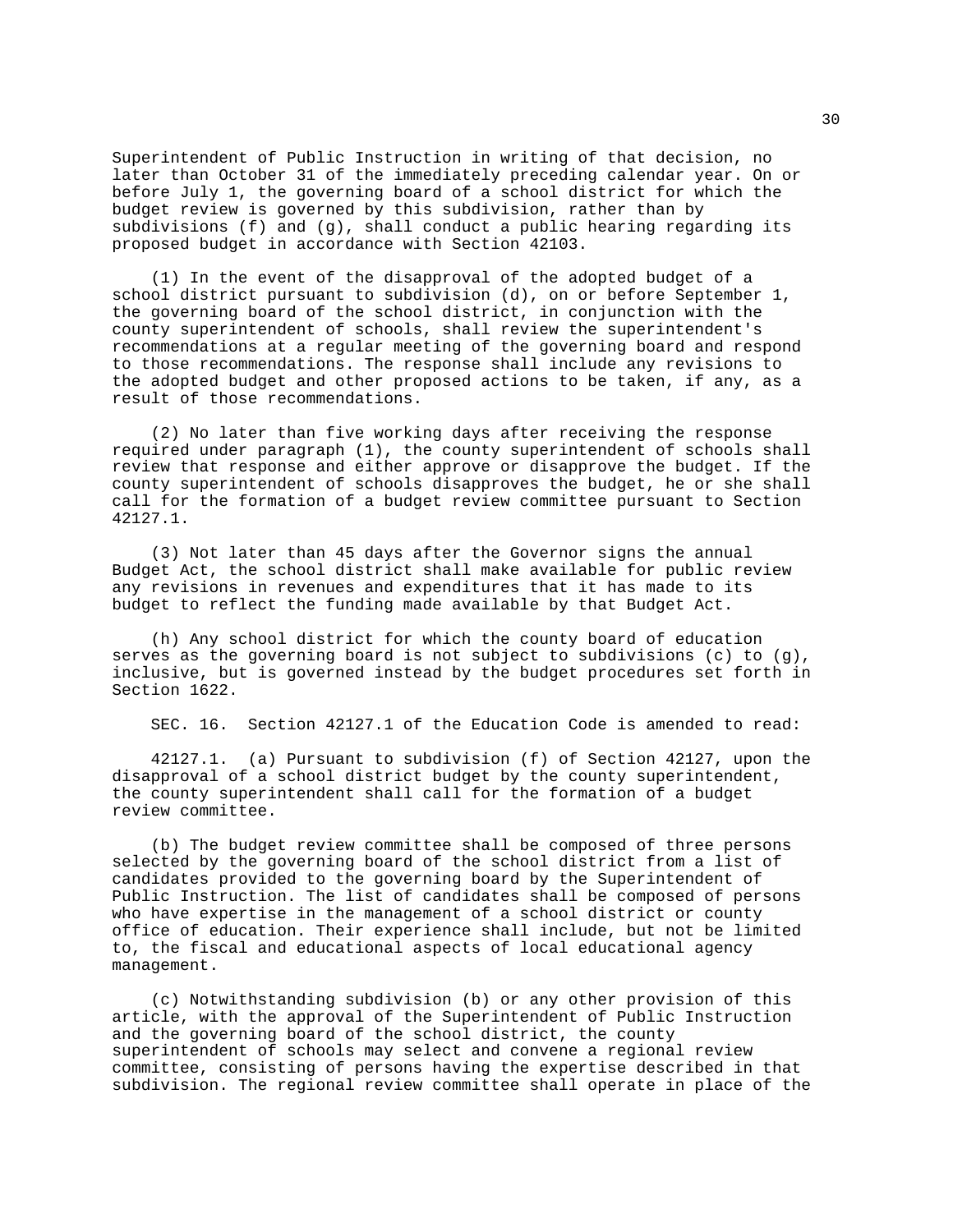budget review committee, in accordance with the provisions of this article governing budget review committees.

 (d) Members of the committee shall be reimbursed by the State Department of Education for their services and associated expenses while on official business at rates established by the State Board of Education.

SEC. 17. Section 42127.2 of the Education Code is amended to read:

 42127.2. (a) The district governing board shall, no later than five working days after the receipt of a candidate list from the Superintendent of Public Instruction pursuant to Section 42127.1, select a budget review committee, and the Superintendent of Public Instruction shall convene the committee no later than five working days following that selection. If the governing board fails to select a committee within the period of time permitted by this subdivision, the Superintendent of Public Instruction instead shall select and convene the budget review committee no later than 10 working days after the district's receipt of the candidate list.

 (b) No later than October 31, the budget review committee shall review the proposed budget of the district and the underlying fiscal policies of the district and transmit to the Superintendent of Public Instruction, the county superintendent of schools, and the district governing board either of the following:

(1) The recommendation that the school district budget be approved.

 (2) A report disapproving the school district budget and setting forth recommendations for revisions to the school district budget that would enable the district to meet its financial obligations both in the current fiscal year and with regard to the district's multiyear financial commitments.

 (c) Upon request of the budget review committee, the Superintendent of Public Instruction may extend the deadline set forth in subdivision (b) for a period of not and more than 15 working days.

 (d) The Superintendent of Public Instruction shall establish criteria and procedures governing the performance by budget review committees of their duties under this section.

 (e) Upon request of the county superintendent of schools, the Controller's office may conduct an audit or review of the fiscal condition of the school district in order to assist a budget review committee or regional review committee for the purposes of this section.

SEC. 18. Section 42127.3 of the Education Code is amended to read:

 42127.3. (a) If the budget review committee established pursuant to Sections 42127.1 and 42127.2 recommends approval of the school district budget, the county superintendent of schools shall accept the recommendation of the budget review committee and approve the budget.

(b) If the budget review committee established pursuant to Sections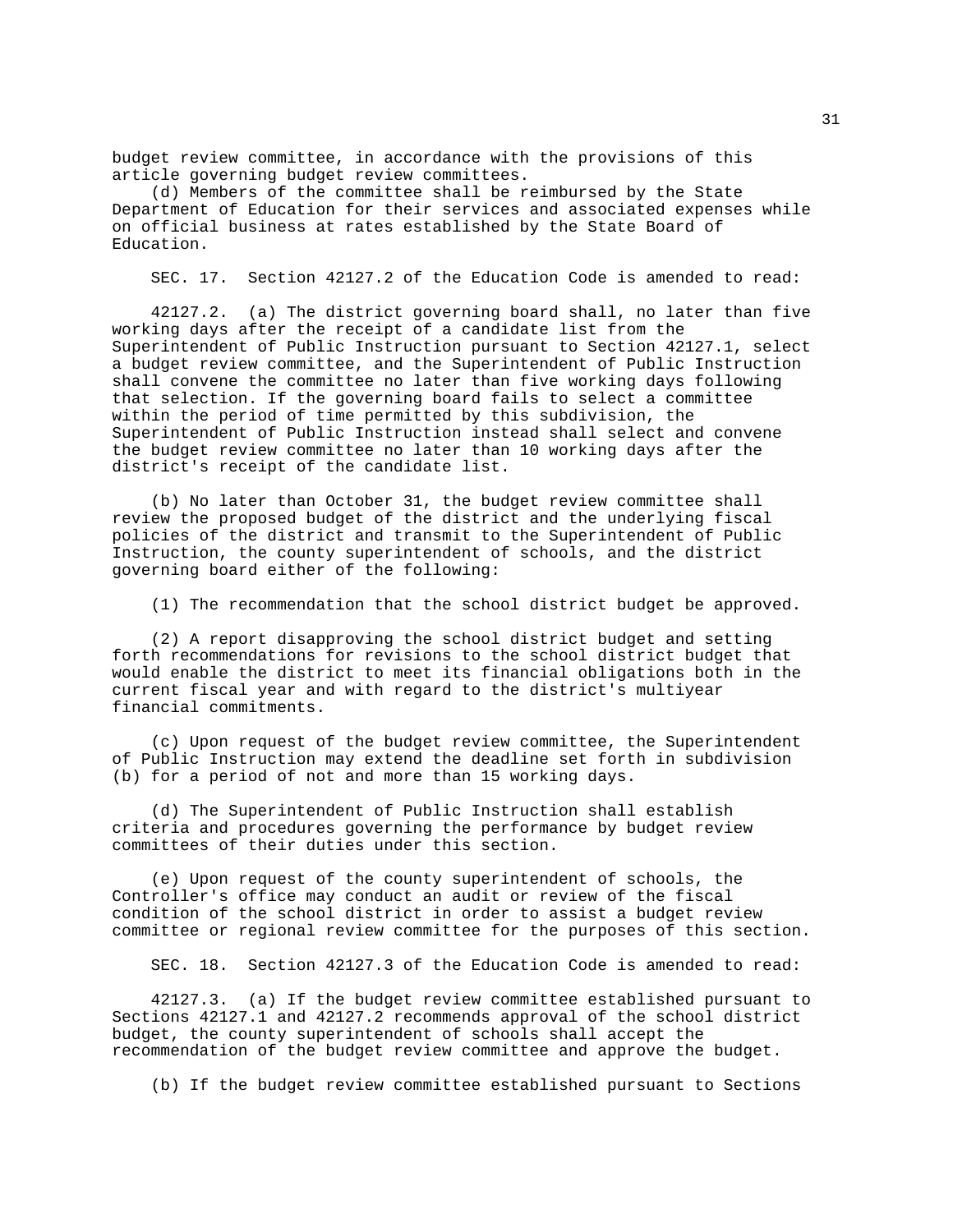42127.1 and 42127.2 disapproves the school district budget, the school district governing board, no later than five working days after receipt of the report described in paragraph (2) of subdivision (b) of Section 42127.2, may submit a response to the Superintendent of Public Instruction, including any revisions to the adopted final budget and any other proposed actions to be taken as a result of the recommendations of the budget review committee. Based upon the recommendations of the budget review committee, and any response to those recommendations provided by the school district governing board, the Superintendent of Public Instruction shall either approve or disapprove the budget. If the Superintendent of Public Instruction disapproves the budget, he or she shall notify the school district governing board in writing of the reasons for that disapproval and, for the remainder of the current fiscal year, the county superintendent of schools shall do all of the following:

 (1) No later than November 30, develop and adopt, in consultation with the Superintendent of Public Instruction and the school district governing board, a fiscal plan and budget that will govern the district and will allow the district to meet its financial obligations, both in the current fiscal year and with regard to the district's multiyear financial commitments. The governing board of the district shall govern the operation of the district for the current fiscal year in accordance with that adopted budget.

 (2) Cancel purchase orders, prohibit the issuance of nonsalary warrants, and otherwise stay or rescind any action that is inconsistent with the budget adopted pursuant to paragraph (1). The county superintendent of schools shall inform the school district governing board in writing of his or her justification for any exercise of authority under this paragraph.

(3) Monitor and review the operation of the district.

 (c) The school district shall pay reasonable fees charged by the county superintendent of schools for actual administrative expenses incurred pursuant to subdivision (b). The Superintendent of Public Instruction shall develop, and distribute to affected school districts and county offices of education, advisory guidelines regarding the appropriate amount of any fees charged pursuant to this subdivision.

 (d) This section shall not be construed to authorize the county superintendent of schools to abrogate any provision of a collective bargaining agreement that was entered into by a school district prior to the date upon which the county superintendent of schools disapproved the budget of the school district pursuant to subdivision (b).

 (e) As necessary for the purposes of subdivision (b), the county superintendent of schools may request funding or other assistance from the Superintendent of Public Instruction as necessary to obtain additional information regarding the district's budget or operations through a financial or management review of the district, a cash-flow projection for the district, or other appropriate means. Any contract entered into by a county superintendent of schools for the purposes of this subdivision is subject to the approval of the Superintendent of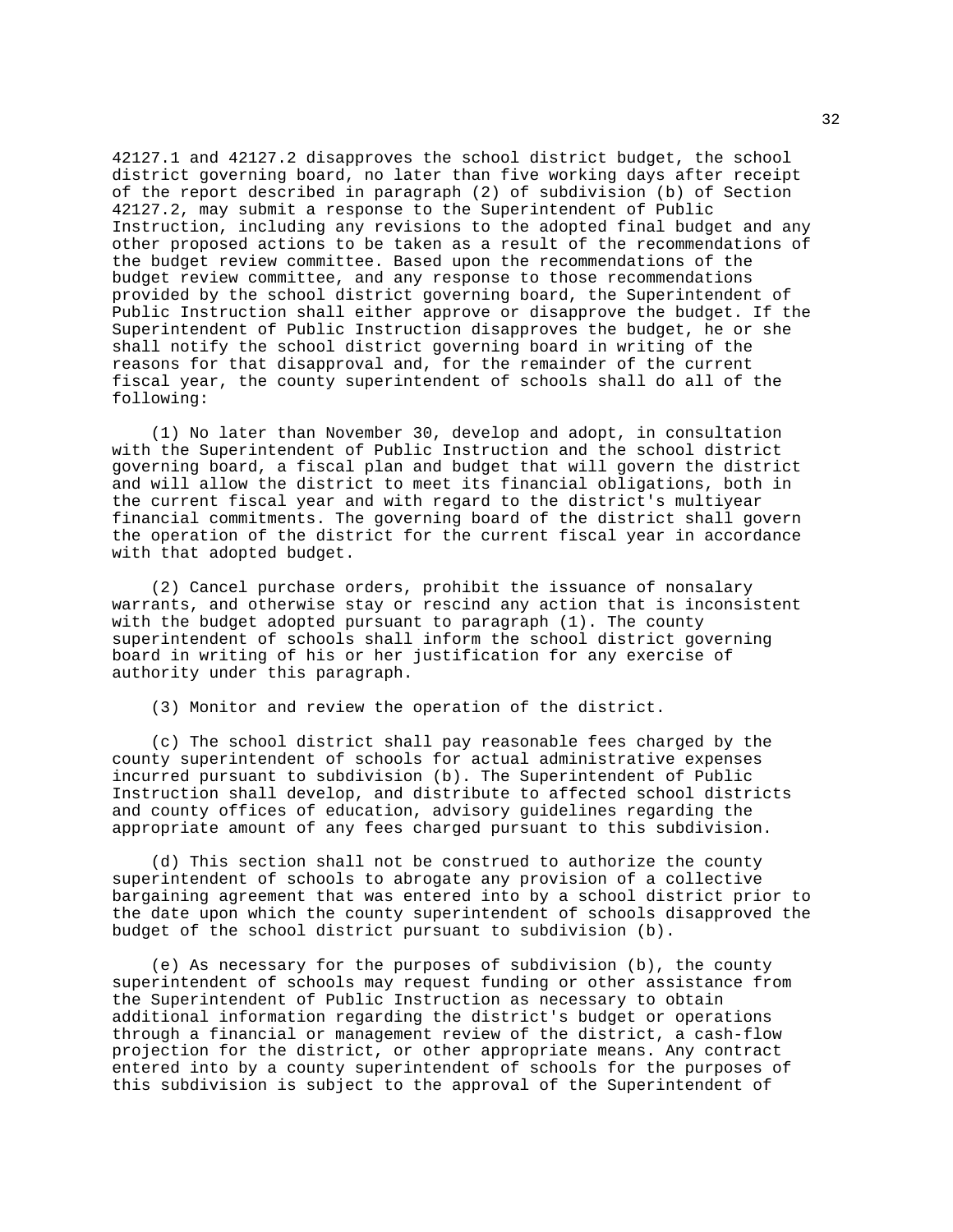Public Instruction.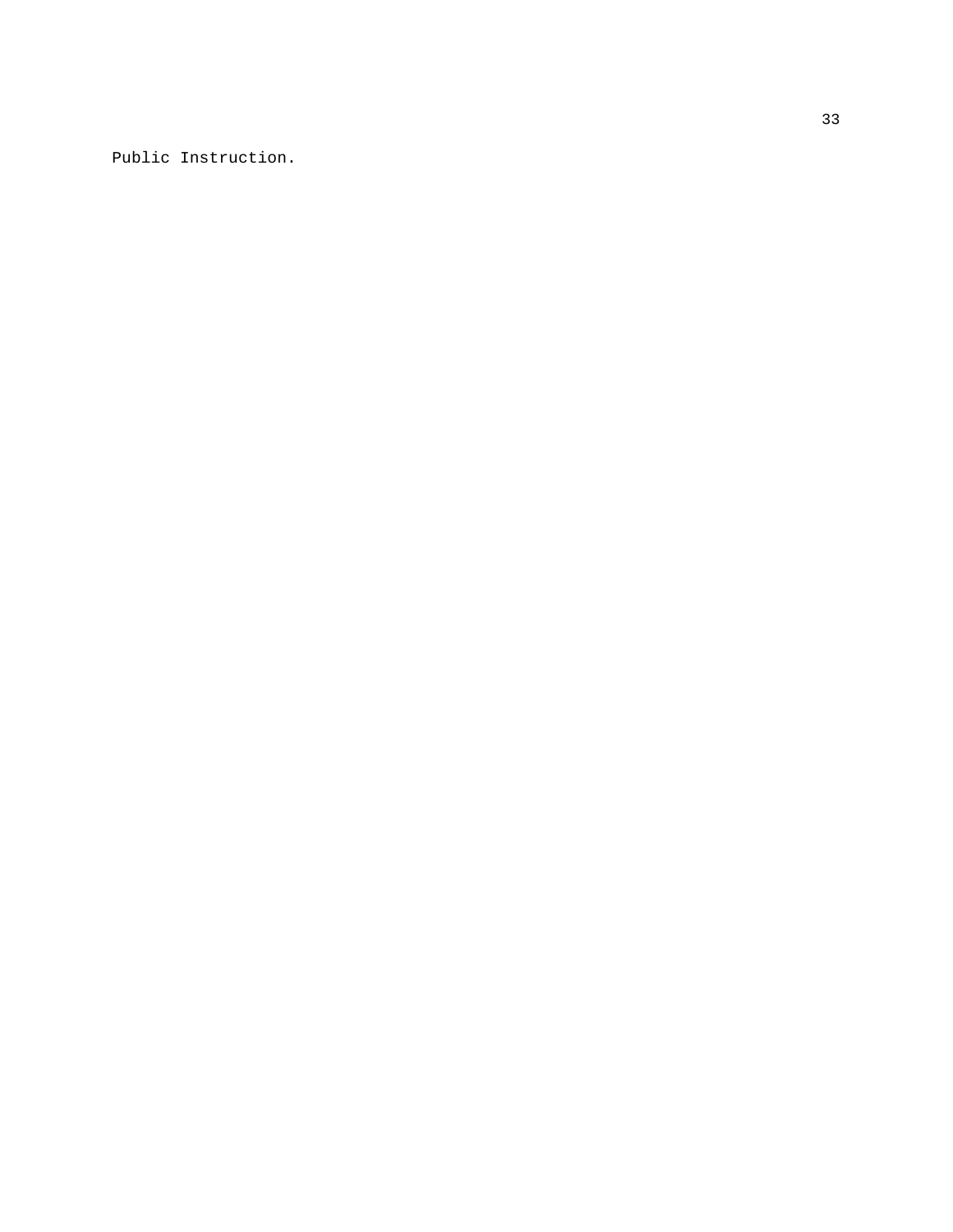SEC. 19. Section 42127.4 of the Education Code is amended to read:

 42127.4. Until a school district receives approval of its budget under this article, the school district shall continue to operate on the basis of whichever of the following budgets contains a lower total spending authority:

 (a) The last budget adopted or revised by the governing board of the school district for the prior fiscal year.

 (b) The unapproved budget for the current fiscal year, as adopted and revised by the governing board of the school district.

SEC. 20. Section 42127.6 is added to the Education Code, to read:

 42127.6. (a) The county superintendent of schools shall monitor the operation of each school district pursuant to the budget adopted for that district. If the county superintendent of schools determines that a school district will be unable to meet its financial obligations for the current or subsequent fiscal year, he or she shall notify the school district governing board in writing of that determination, and of the basis for the determination. In addition, subsequent to that determination, the county superintendent of schools may do either or both of the following:

(1) Assign a fiscal adviser to assist the district.

 (2) Conduct a study of the district's finances and recommend to the governing board of the school district actions to enable the district to meet those obligations.

 (b) Any contract entered into by a county superintendent of schools for the purposes of subdivision (a) is subject to the approval of the Superintendent of Public Instruction.

 (c) If, subsequent to the receipt of recommendations provided pursuant to paragraph (2) of subdivision (a), the governing board fails to take appropriate action to enable the district to meet its financial obligations, the county superintendent shall so notify the Superintendent of Public Instruction. Subsequent to that notification, the county superintendent of schools, in consultation with the Superintendent of Public Instruction, may do one or more of the following for the remainder of the current fiscal year:

 (1) Request additional information regarding the district's budget or operations.

 (2) Develop and impose, in consultation with the Superintendent of Public Instruction and the school district governing board, revisions to the school district budget that will enable the district to meet its financial obligations.

 (3) Stay or rescind any action that is inconsistent with any revision adopted pursuant to paragraph (2). The county superintendent of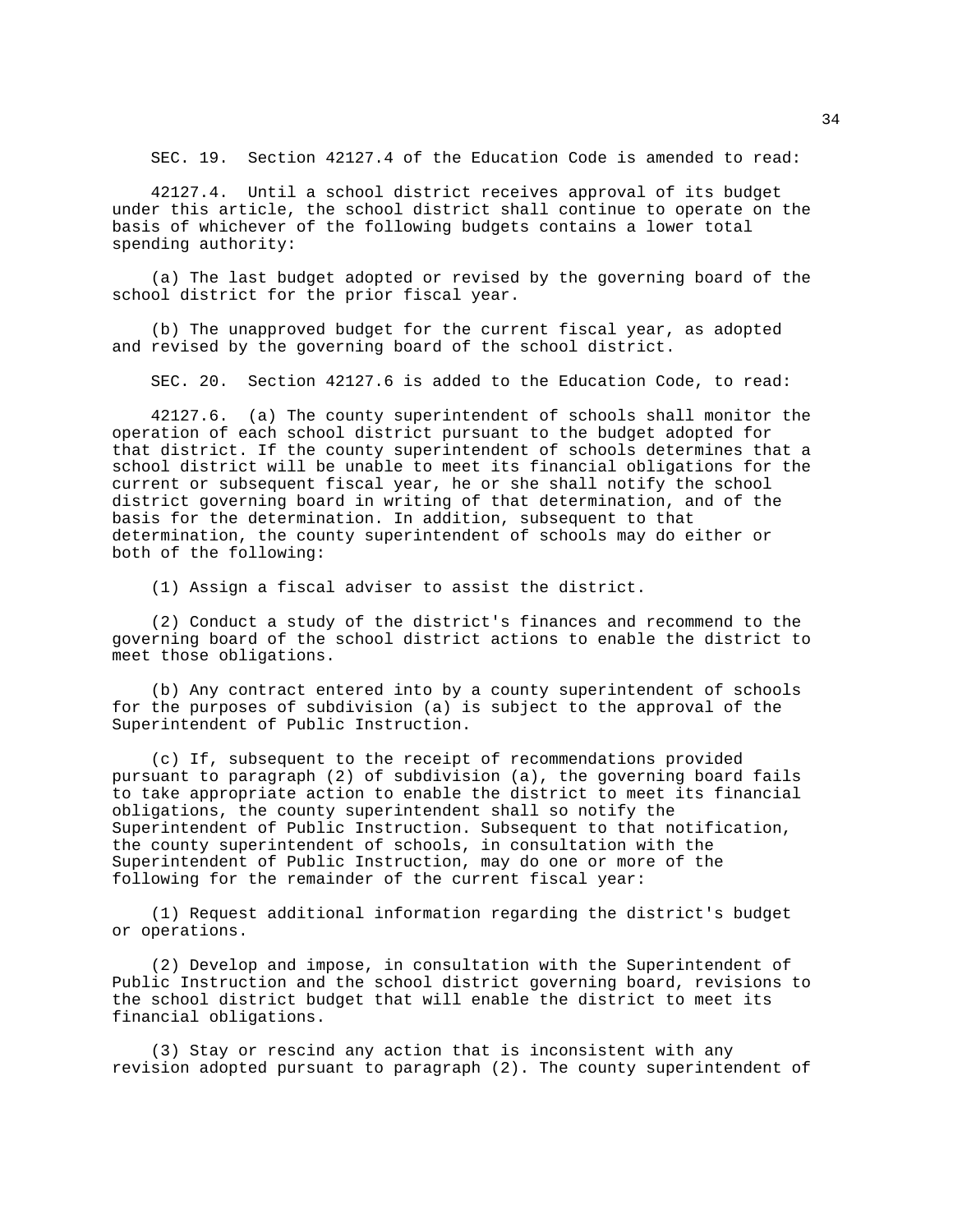schools shall inform the school district governing board in writing of his or her justification for any exercise of authority under this paragraph.

 (d) This section does not authorize the county superintendent of schools to abrogate any provision of a collective bargaining agreement that was entered into by a school district prior to the date upon which the county superintendent of schools assumed authority pursuant to subdivision (b).

 (e) The school district shall pay reasonable fees charged by the county superintendent of schools for actual administrative expenses incurred pursuant to subdivision (c). The Superintendent of Public Instruction shall develop, and distribute to affected school districts and county offices of education, advisory guidelines regarding the appropriate amount of any fees charged pursuant to this subdivision.

 (f) Notwithstanding Section 42647 or 42650, or any other provision of law, a county treasurer shall not honor any warrant when, pursuant to Sections 42127 to 42127.6, inclusive, the county superintendent of schools or the Superintendent of Public Instruction, as appropriate, has disapproved that warrant, or has disapproved the order on school district funds for which that warrant was prepared.

SEC. 21. Section 42127.8 is added to the Education Code, to read:

 42127.8. (a) The governing board provided for in subdivision (b) shall establish a unit to be known as the County Office Fiscal Crisis and Management Assistance Team. The team shall consist of persons having extensive experience in school district budgeting, accounting, data processing, risk management, food services, pupil transportation, purchasing and warehousing, facilities maintenance and operation, personnel administration, organization, and staffing. The Superintendent of Public Instruction shall appoint one employee of the State Department of Education to serve on the unit. The unit shall be operated under the immediate direction of an appropriate county office of education selected jointly, in response to an application process, by the Superintendent of Public Instruction and the Secretary of Child Development and Education.

 (b) The unit established under subdivision (a) shall be selected and governed by an eleven-member governing board consisting of one representative chosen by the California Association of County Superintendents of Schools from each of the 10 county service regions designated by the association, and one representative from the State Department of Education chosen by the Superintendent of Public Instruction.

 (c) The Superintendent of Public Instruction may request the unit to provide the assistance described in subdivision (b) of Section 1624, Section 1630, Section 33132, subdivision (b) of Section 42127.3, subdivision (c) of Section 42127.6, and Section 42127.9, and to review the fiscal and administrative condition of any county office of education.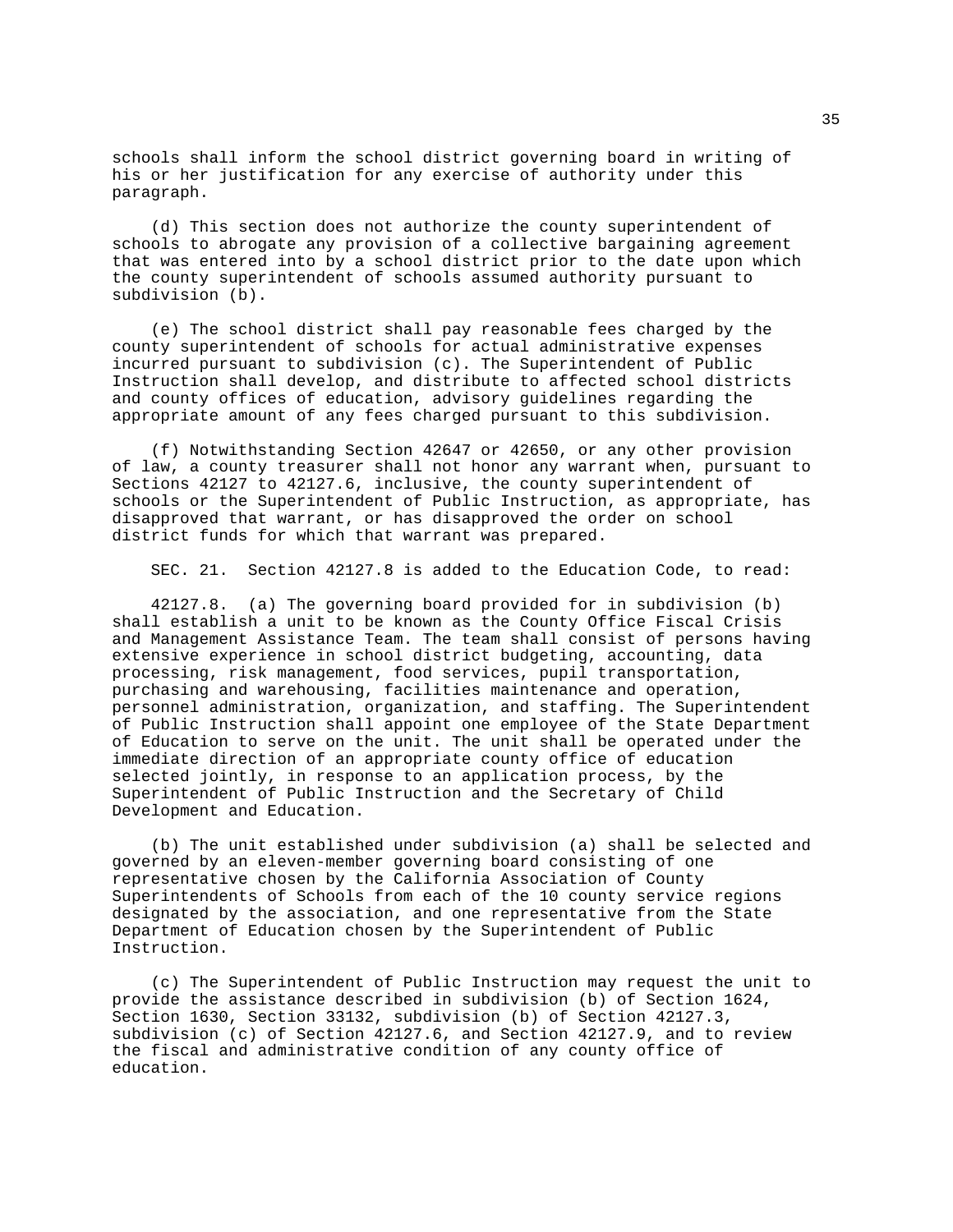(d) In addition to the functions described in subdivision (c), the unit shall provide management assistance at the request of any school district or county office of education. Each district or county office of education receiving that assistance shall be required to pay the onsite personnel costs and travel costs incurred by the unit for that purpose, pursuant to rates determined by the governing board established under subdivision (b). The governing board annually shall distribute rate information to each school district and county office of education.

 (e) The governing board shall reserve not less than 25 percent, nor more than 50 percent, of its revenues each year for expenditure for the costs of contracts and professional services as management assistance to school districts or county offices of education in which the board determines a fiscal emergency to exist.

 (f) The governing board established under subdivision (b) may levy an annual assessment against each county office of education that elects to participate under this section in an amount not to exceed twenty cents (\$0.20) per unit of total average daily attendance for all school districts within the county. The revenues collected pursuant to that assessment shall be applied to the expenses of the unit.

 (g) The governing board established under subdivision (b) may pay to the State Department of Education, from any available funds, a reasonable amount to reimburse the department for actual administrative expenses incurred in the review of the budgets and fiscal conditions of school districts and county offices of education.

SEC. 22. Section 42127.9 is added to the Education Code, to read:

 42127.9. (a) No later than five days after a school district receives notice of any change or changes adopted by the county superintendent of schools in the district's budget pursuant to subdivision (b) of Section 42127.3, subdivision (c) of Section 42127.6, or subdivision (b) of Section 42131, the governing board of the district may submit an appeal to the Superintendent of Public Instruction, based upon the contention that the change or changes would do one or more of the following:

 (1) Exceed the financial or program changes necessary to allow the district to meet its financial obligations in the current fiscal year and with regard to its multiyear financial commitments. It is the intent of the Legislature that any change or changes adopted by the county superintendent of schools in a school district's budget minimize, to the extent possible, any impact upon the educational program of the district.

 (2) Require reductions that are unnecessary in view of other reductions that are proposed by the governing board of the district and that reasonably can be expected to be realized.

 (3) Make one or more changes in the district's operations that are inconsistent with any provision of state or federal law.

(b) No later than five days after receiving that appeal, the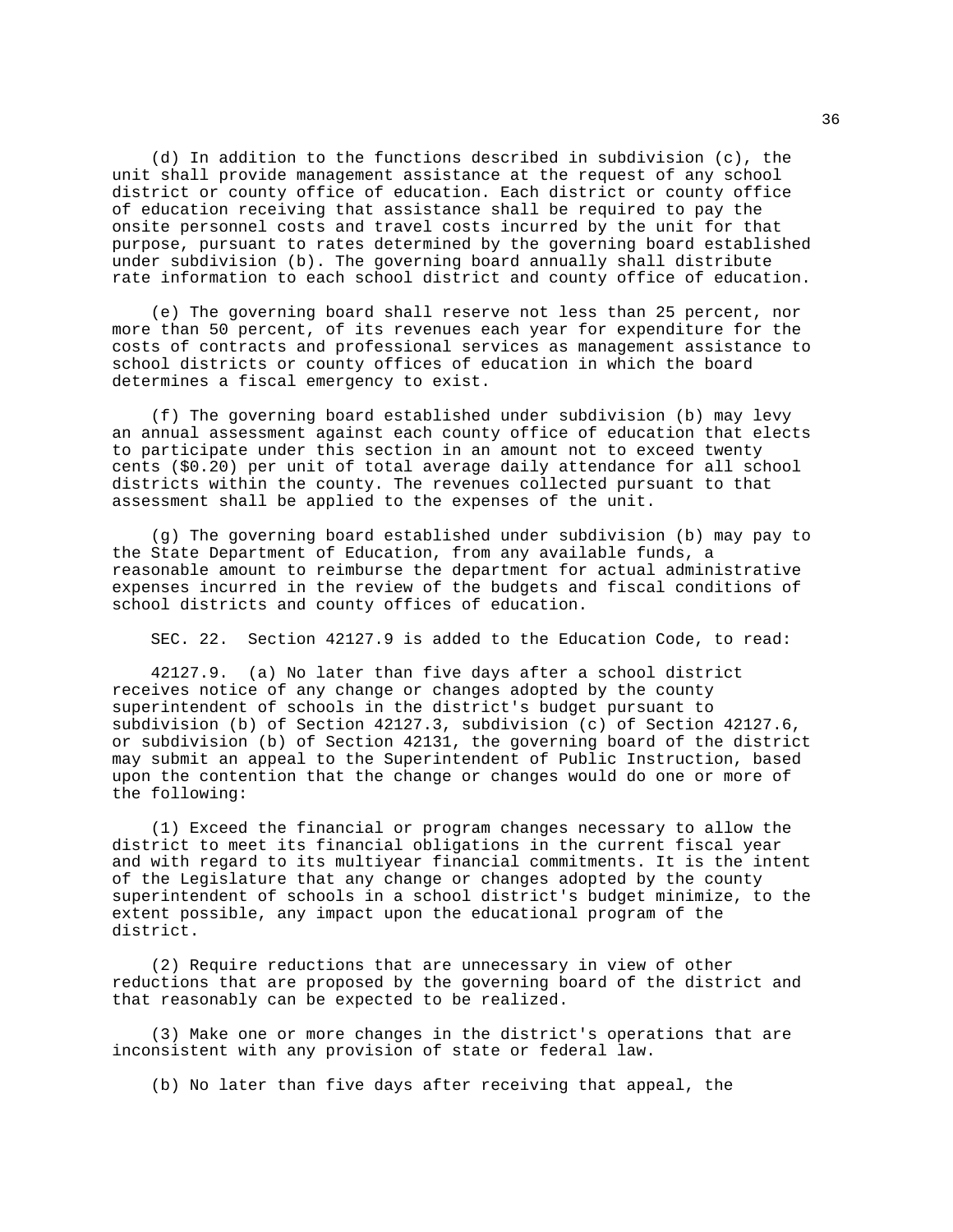Superintendent of Public Instruction shall deny or uphold the appeal. If the appeal is denied, the district shall implement the change or changes adopted by the county superintendent of schools. If the appeal is upheld, the Superintendent of Public Instruction may revise the change or changes adopted by the county superintendent of schools or issue guidelines governing the manner in which the governing board of the district or the county superintendent of schools shall be required to change the district budget.

 SEC. 23. Article 3 (commencing with Section 42130) is added to Chapter 6 of Part 24 of the Education Code, to read:

Article 3. Financial Reports and Certifications

 42130. The superintendent of each school district shall, in addition to any other powers and duties granted to or imposed upon him or her, submit two reports to the governing board of the district during each fiscal year. The first report shall cover the financial and budgetary status of the district for the period ending October 31. The second report shall cover the period ending January 31. Both reports shall be approved by the district governing board no later than 45 days after the close of the period being reported. All reports required by this subdivision shall be in a format or on forms prescribed by the Superintendent of Public Instruction, and shall be based on standards and criteria for fiscal stability adopted by the State Board of Education pursuant to Section 33127. The reports, and supporting data, shall be maintained and made available by the school district for public review.

SEC. 24. Section 42132 is added to the Education Code, to read:

 42132. The governing board of each school district annually, no later than September 15, shall adopt a resolution to identify, pursuant to Division 9 (commencing with Section 7900) of Title 1 of the Government Code, the estimated appropriations limit for the district for the current fiscal year and the actual appropriations limit for the district for the preceding fiscal year. That resolution shall be adopted at a regular or special meeting of the governing board. The documentation used in the identification of the appropriations limits shall be made available to the public not less than 15 days prior to the date of that meeting.

SEC. 25. Section 42133 is added to the Education Code, to read:

 42133. (a) A school district that has a qualified or negative certification in any fiscal year may not issue, in that fiscal year or in the next succeeding fiscal year, certificates of participation, tax anticipation notes, revenue bonds, or any other debt instruments that do not require the approval of the voters of the district, nor may the district cause an information report regarding the debt instrument to be submitted pursuant to subdivision (e) of Section 149 of Title 26 of the United States Code, unless the county superintendent of schools determines, pursuant to criteria established by the Superintendent of Public Instruction, that the district's repayment of that indebtedness is probable. A school district is deemed to have a qualified or negative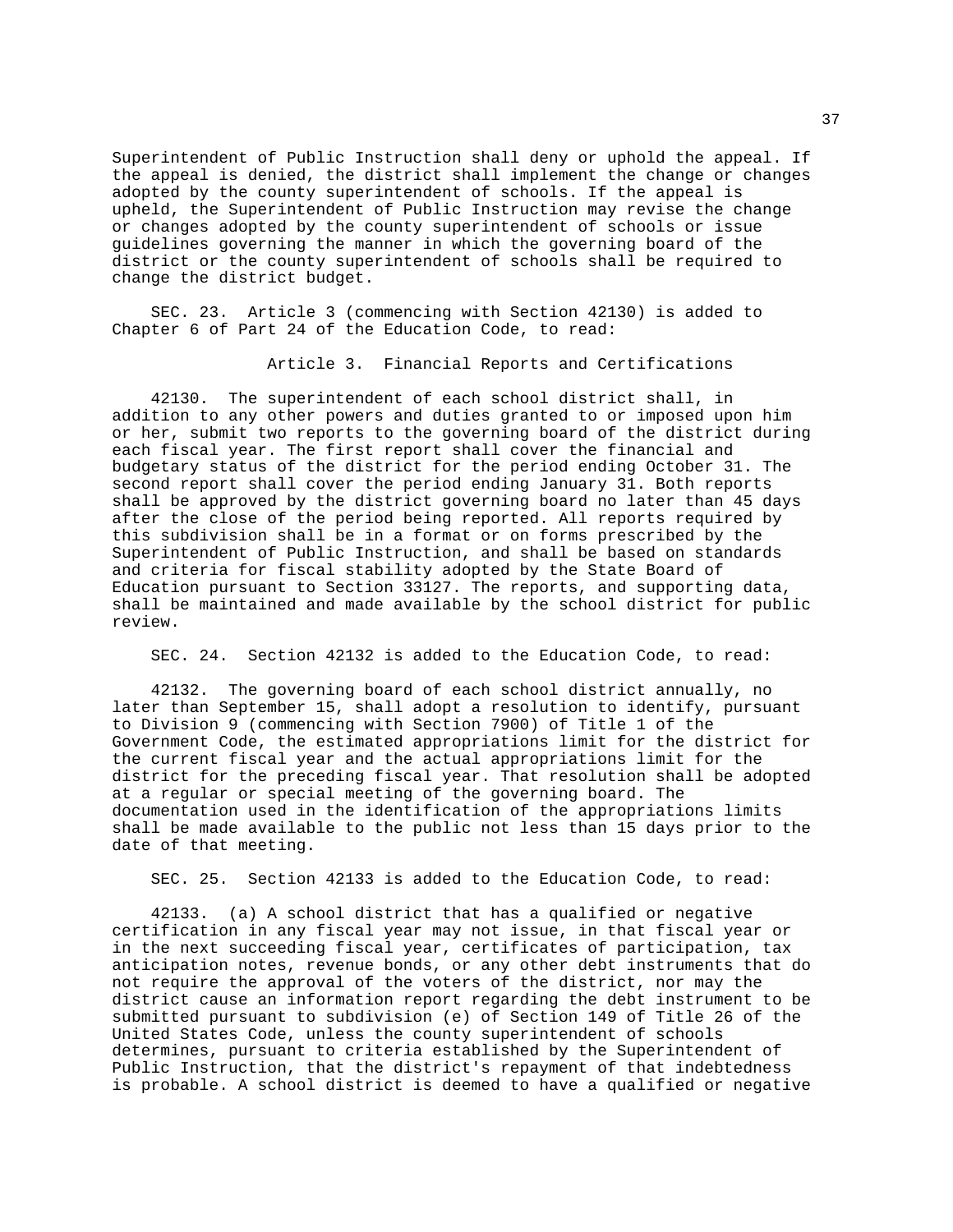certification for purposes of this subdivision if, pursuant to this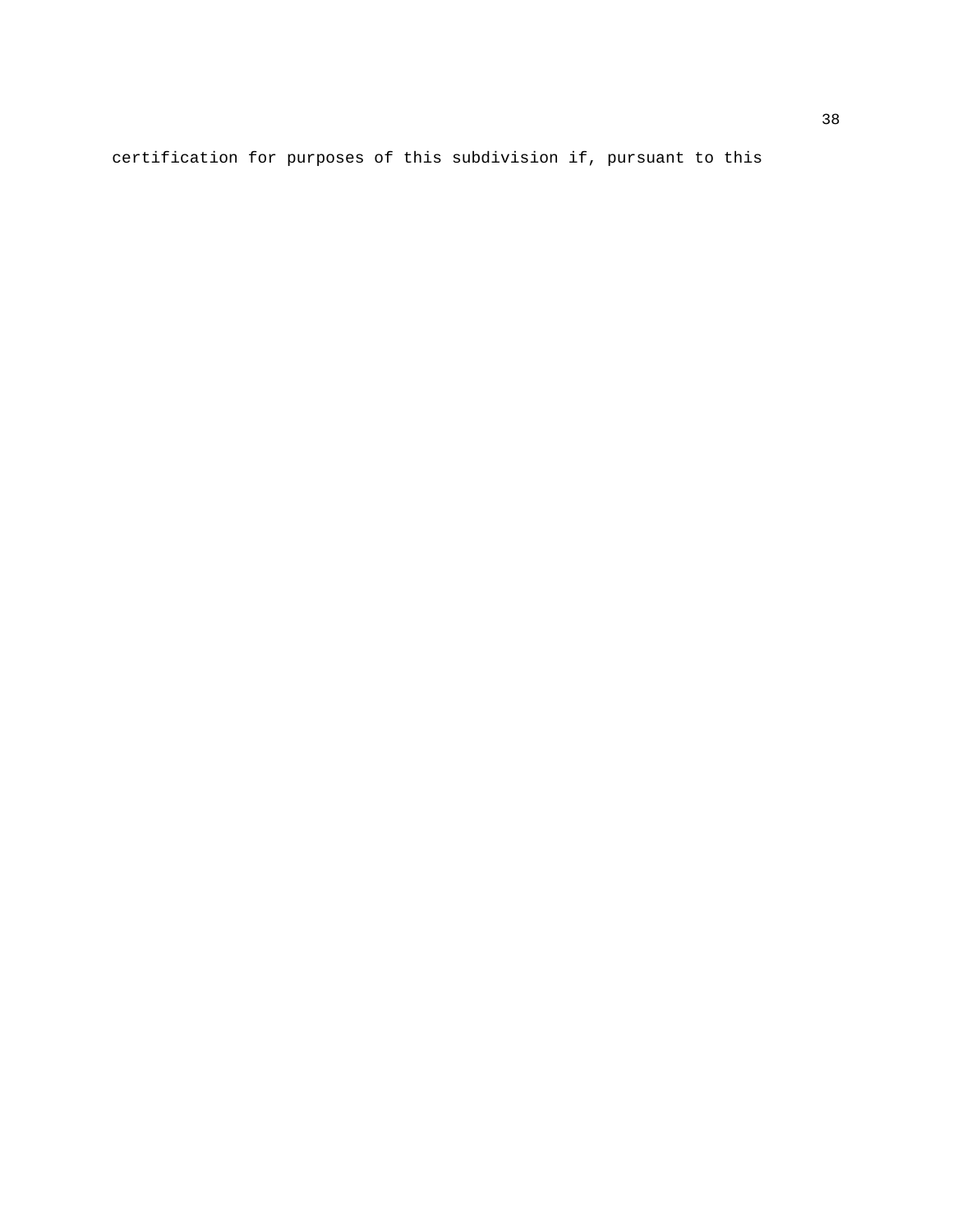article, it files that certification or the county superintendent of schools classifies the certification for that fiscal year to be qualified or negative.

 (b) A county office of education that has a qualified or negative certification in any fiscal year may not issue, in that fiscal year or in the next succeeding fiscal year, certificates of participation, tax anticipation notes, revenue bonds, or any other debt instruments not requiring the approval of the voters of the district, nor may the county office of education cause an information report regarding the debt instrument to be submitted pursuant to subdivision (e) of Section 149 of Title 26 of the United States Code, unless the Superintendent of Public Instruction determines that the repayment of that indebtedness by the county office of education is probable. A county office of education is deemed to have a qualified or negative certification for purposes of this subdivision if, pursuant to this article, it files that certification or the Superintendent of Public Instruction classifies the certification for that fiscal year to be qualified or negative. For purposes of this subdivision, "county office of education" includes a school district that is governed by a county board of education.

 (c) No later than March 31, 1992, the Superintendent of Public Instruction shall develop and adopt criteria and standards to govern the determination to be made under subdivisions (a) and (b).

SEC. 26. Section 42134 is added to the Education Code, to read:

 42134. The Superintendent of Public Instruction shall publish annually a multiyear projection of the revenues that will be available to school districts and county offices of education from state and local sources, for use by school districts and county offices of education in determining the multiyear financial condition of those entities for the purposes of this article and Article 2. That projection shall be based on revenue forecasts issued by the Department of Finance, the Legislative Analyst, or the Commission on State Finance, shall be published in a form that may easily be used by school districts and county offices of education, and shall be made available to those entities.

SEC. 27. Section 3547.5 is added to the Government Code, to read:

 3547.5. Before a public school employer enters into a written agreement with an exclusive representative covering matters within the scope of representation, the major provisions of the agreement, including, but not limited to, the costs that would be incurred by the public school employer under the agreement for the current and subsequent fiscal years, shall be disclosed at a public meeting of the public school employer in a format established for this purpose by the Superintendent of Public Instruction.

 SEC. 28. Notwithstanding Section 17610 of the Government Code, if the Commission on State Mandates determines that this act contains costs mandated by the state, reimbursement to local agencies and school districts for those costs shall be made pursuant to Part 7 (commencing with Section 17500) of Division 4 of Title 2 of the Government Code. If